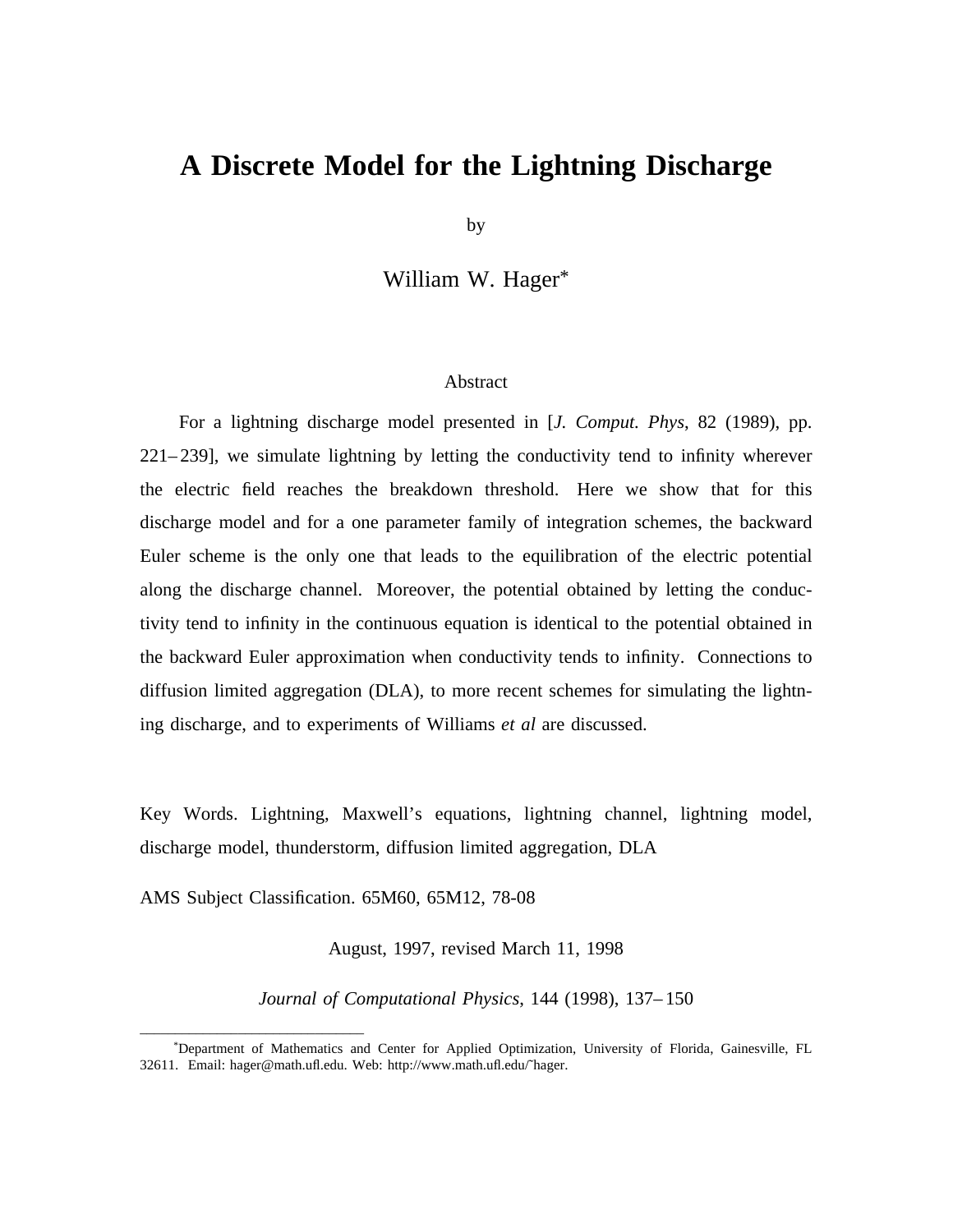### **1. Introduction.**

In a series of papers [2], [3], and [4], we developed a method to simulate a lightning discharge. A flash was initiated when the electric field reached the so called ''breakdown threshold.'' The model generated the discharge region, charge transfer, and detailed charge rearrangement associated with the flash. The model was obtained by discretizing Maxwell's equations using volume elements in space, and a backward Euler scheme in time, and then evaluating the solution limit as the conductivity tends to infinity in the breakdown region. In this paper we focus on the time integration, and we show that if time evolves continuously, without any discretization, we obtain precisely the same formulas for the discharge process that were obtained earlier using the backward Euler scheme. Hence, even though a temporal discretization appeared in our earlier work, the formula we obtained was exact in the sense that it coincides with the formula associated with the continuous time process.

In our earlier work, we chose the backward Euler time scheme based on the following physical consideration: A cloud discharge should equilibrate the electric potential along the discharge channel. When one considers a one parameter family of integration schemes that includes the backward Euler (implicit) scheme and the forward Euler (explicit) scheme, the backward Euler scheme is the only member of the family that equilibrates of the electric potential along the discharge channel. Hence, the discretization used in our earlier work based on physical considerations, now has a rigorous mathematical basis as well since it generates the electric potential obtained by exact integration of the equations of evolution.

We now discuss the relation between our lightning discharge scheme and both earlier and later work. There are some connections with the theory of ''diffusion limited aggregation'' or DLA (we thank Sergei Obukhov for pointing out this possible connection). One of the first papers [20] in this area appeared in 1981, and subsequently, there has been enormous interest. Research into DLA has connections to fractals, to fractal dimension, to real-space renormalization group analysis, and to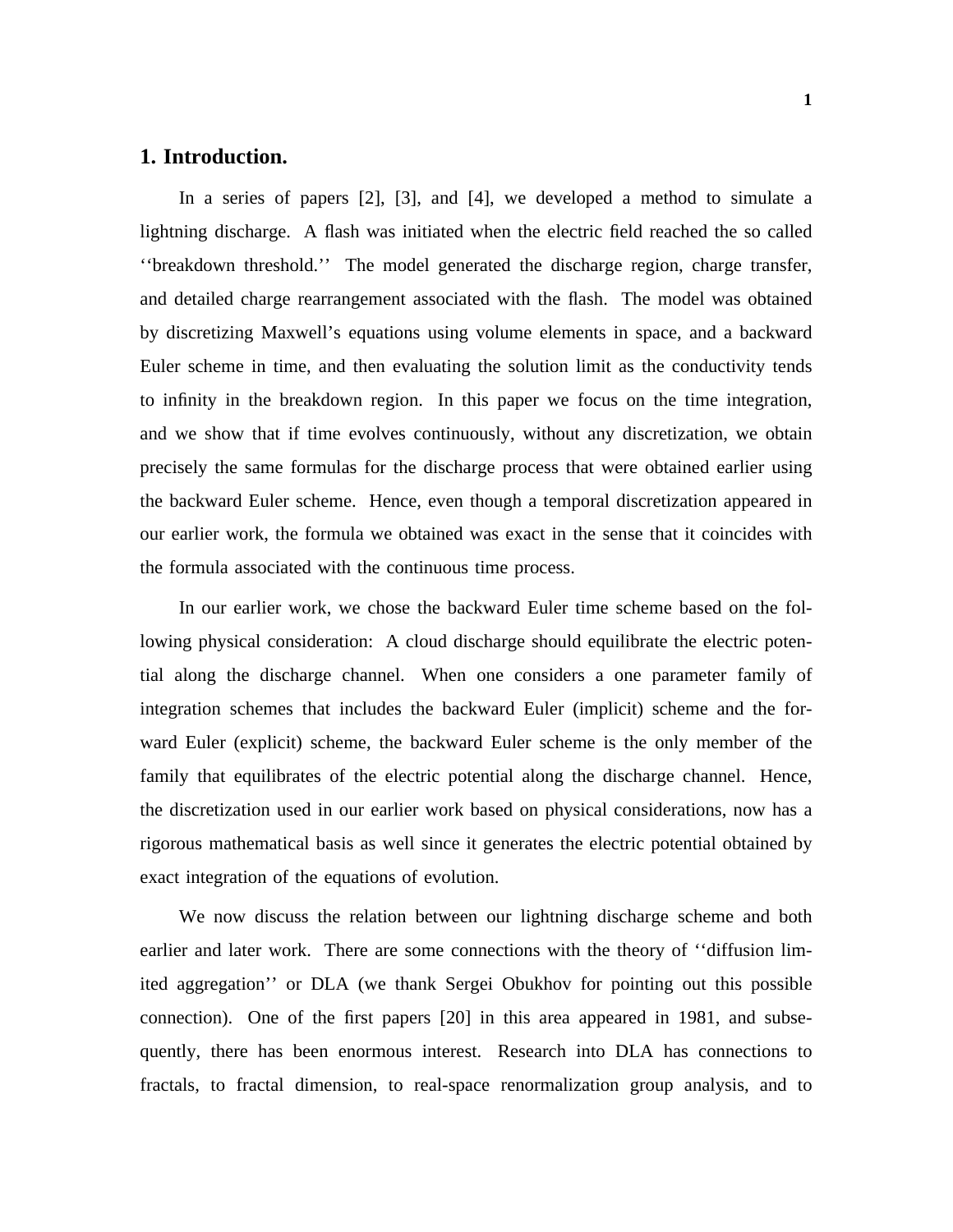many other topics. One aspect of this DLA work, stochastic models for dielectric breakdown (see [11], [14]), is especially relevant to the lightning discharge. These stochastic models for dielectric breakdown arise out of an effort to model the complicated branching patterns that result from dielectric breakdown of gaseous, liquid, and solid insulators. Consider a lattice in 2 dimensions where the potential  $\phi$  at the origin is fixed at zero while  $\phi$  on a surrounding circle is held fixed at one. In [14] they think of the discharge process as corresponding to a series of bonds formed between adjacent lattice points with all bonded lattice points having potential zero. The bonds grow in a stochastic, stepwise fashion, starting from the origin. In any step, we first solve Laplace's equation in the circular domain subject to the boundary conditions that  $\phi$  is one on the surrounding circle, while  $\phi$  is zero on the bonded set. We connect a new bond to the existing bonded set where the probability of bonding  $(i, j)$  to an adjacent lattice point  $(i', j')$  is proportion to  $\phi(i', j')^{\eta}$ . Here  $\eta > 0$  is a fixed parameter associated with the discharge process  $- \eta$  can be varied in order to try to make the modeled discharge resemble experimentally observed discharges. Since  $(i', j')$  is adjacent to  $(i, j)$  in the lattice and since  $\phi(i', j') - \phi(i, j) = \phi(i', j')$ , it follows that φ(*i'*, *j'*) approximates either  $φ_x(i,j)$  or  $φ_y(i,j)$ ; that is,  $φ(i',j')$  approximates either the *x* or *y* component of the electric field at the lattice point  $(i, j)$ . Hence, if the likelihood of a new bond is proportional to  $\phi(i',j')^{\eta}$ , then loosely speaking, the most likely bonds to form are those where the local electric field is largest. There has been much follow-up work on this strategy for modeling dielectric breakdown, including application to ball lightning [16], computation of the fractal dimension of lightning using digitized pictures [15], and some simulations of 2 dimensional cloud discharges [13].

In comparing this DLA discharge approach to our discharge scheme, the approaches are related in the sense that Laplace's equation enters into the model and discharge branches tend to form where the electric fields are largest. On the other hand, there are fundamental differences. There are no unknown parameters like  $\eta$  in our scheme, our scheme is deterministic not stochastic, and in our scheme, we do not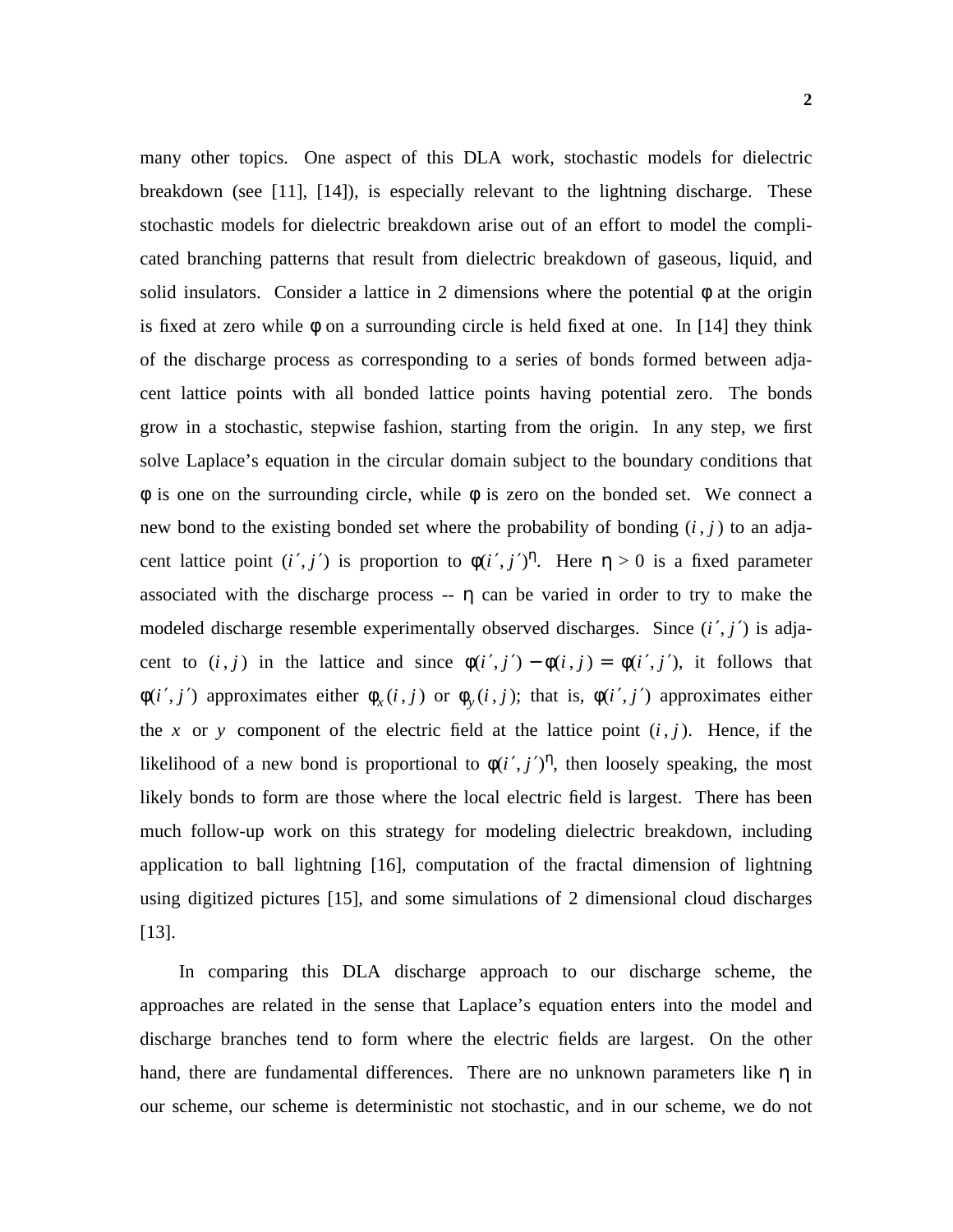need to know the potential at a point in the middle of the domain (recall the assumption that  $\phi$  is zero at the origin of the lattice, and along the bonded set). In our approach, we only require boundary conditions on the outside of the domain, everywhere inside the domain, including the breakdown region itself, we compute the potential. In the literature on dielectric breakdown, the prevalent view seems to be that since the observed breakdown regions are complex and tortuous with many branches, the underlying physical processes are stochastic in nature. In contrast, in our approach, we obtain similar complex, branched structures in an entirely deterministic fashion in which the branching is caused by activation of the constraint  $\mathbf{E}$  =  $|\nabla \phi| \leq$  breakdown threshold, when we solve the associated Maxwell's equations.

Laboratory experiments seem to confirm the important role played by the static electric field in discharge propagation. In a fascinating paper [19], Williams, Cooke, and Wright, develop an *experimental* model for cloud discharges using a dielectric material polymethylmethacrylate. They state that ''Despite the complications imposed by the geometry of the developing discharge in charged clouds, all the laboratory results in this study indicate that the discharge is controlled predominately by a single parameter: the local electrostatic field. It is a knowledge of this local field response that is essential in determining how discharges propagate in and around arbitrary distributions in space charge.'' We return to this observation later.

Two other discharge models appeared in the literature more recently. In the model of Helsdon, Wu, and Farley (see [7] and [8] as well as [17]), lightning propagates along the electric field lines, starting from a point where electric field first reaches the breakdown threshold. The ends of the channel are the first points along the propagation path where the magnitude of the electric field is less than the termination criterion (150 kV/m). It is assumed that the linear charge density at any point  $P$ along the channel is proportional to the difference between the potential at the point where the discharge emanates, and the potential at  $P$ . The value of this proportionality constant κ controls the amount of charge transferred by the discharge. In order to maintain charge neutrality over the channel, it is extended by four grid points beyond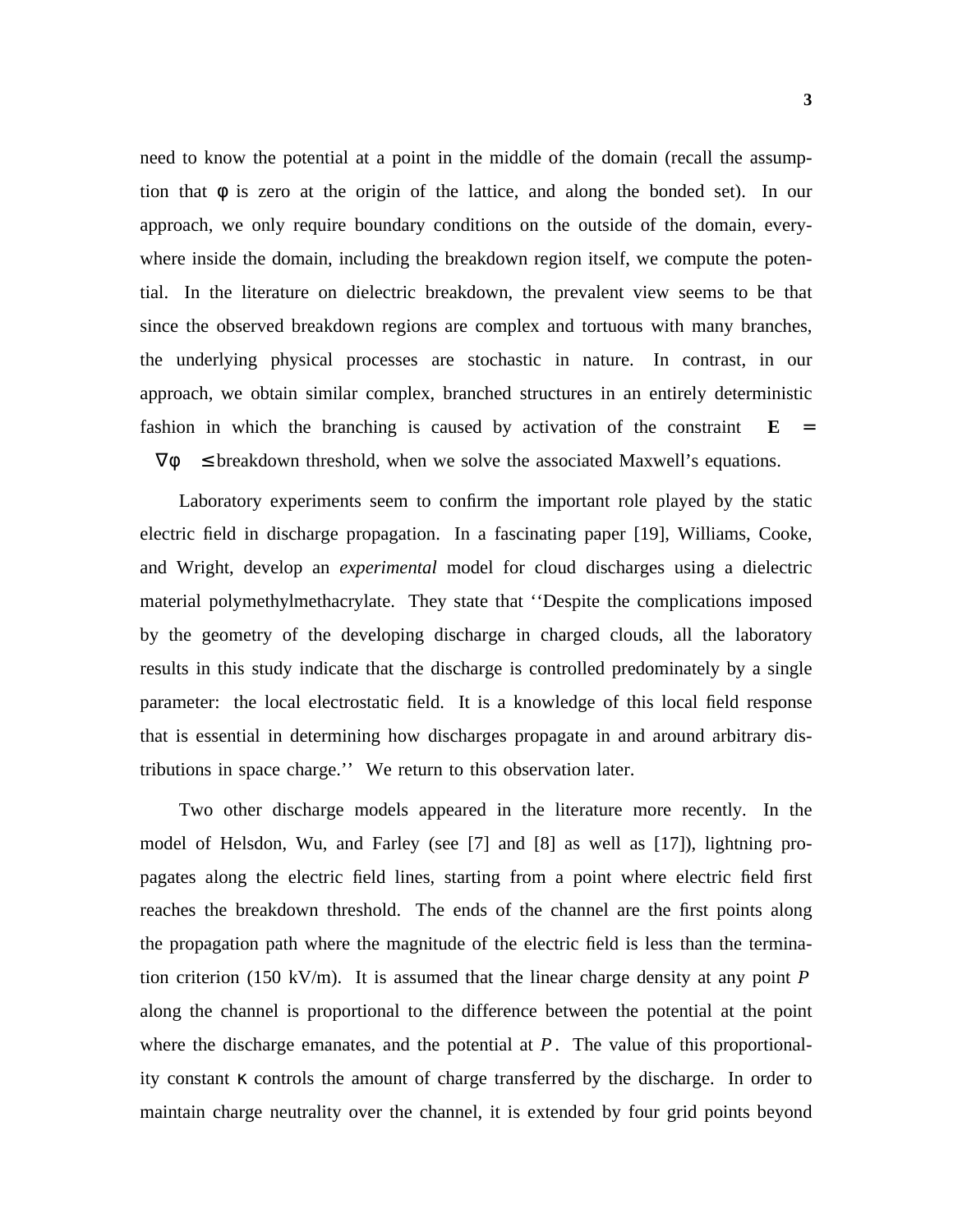the designated termination point. In this extended region, it is assumed that the charge density drops off like  $e^{-\alpha x^2}$ , while a similar exponential decay of charge occurs around the channel.

In comparing this approach to our approach to cloud discharges, we note that branching cannot occur in their method. Their discharge simply follows the electric field lines until the termination condition is satisfied. (Note that a more recent paper [17] by Solomon and Baker gives a modification that allows a longer discharge path that can reach the earth). Observe that in the approach of [7] and [8], there are many unknown parameters and assumptions that need physical justification.

In a different approach to lightning discharge, Ziegler and MacGorman [21] perform a charge rearrangement whenever the magnitude of the electric field exceeds the breakdown threshold. In any given time step, they determine the part of the model domain where the electric field exceeds the breakdown threshold, and throughout this region, they adjust the charge wherever the charge density exceeds a prescribed threshold. The amount of charge adjustment is proportional to the difference between the prescribed threshold and the local charge density. This approach leads to breakdown volumes, and is quite different from our approach.

### **2. The discrete equations and an elementary arc breakdown.**

As explained in [4], our model for the lightning discharge involves the following assumptions:

- (a) The time derivative of the magnetic field can be neglected.
- (b) The electric field magnitude is always less than or equal to the breakdown threshold  $E_B$ .
- (c) When the electric field reaches the breakdown threshold  $E_B$  at some point, the conductivity tends to infinity in a small neighborhood of that point.

Although in the numerical simulation of [4] we used a constant value 250 kV/m for  $E_B$ , we could just as easily have allowed  $E_B$  to depend on position. Moreover,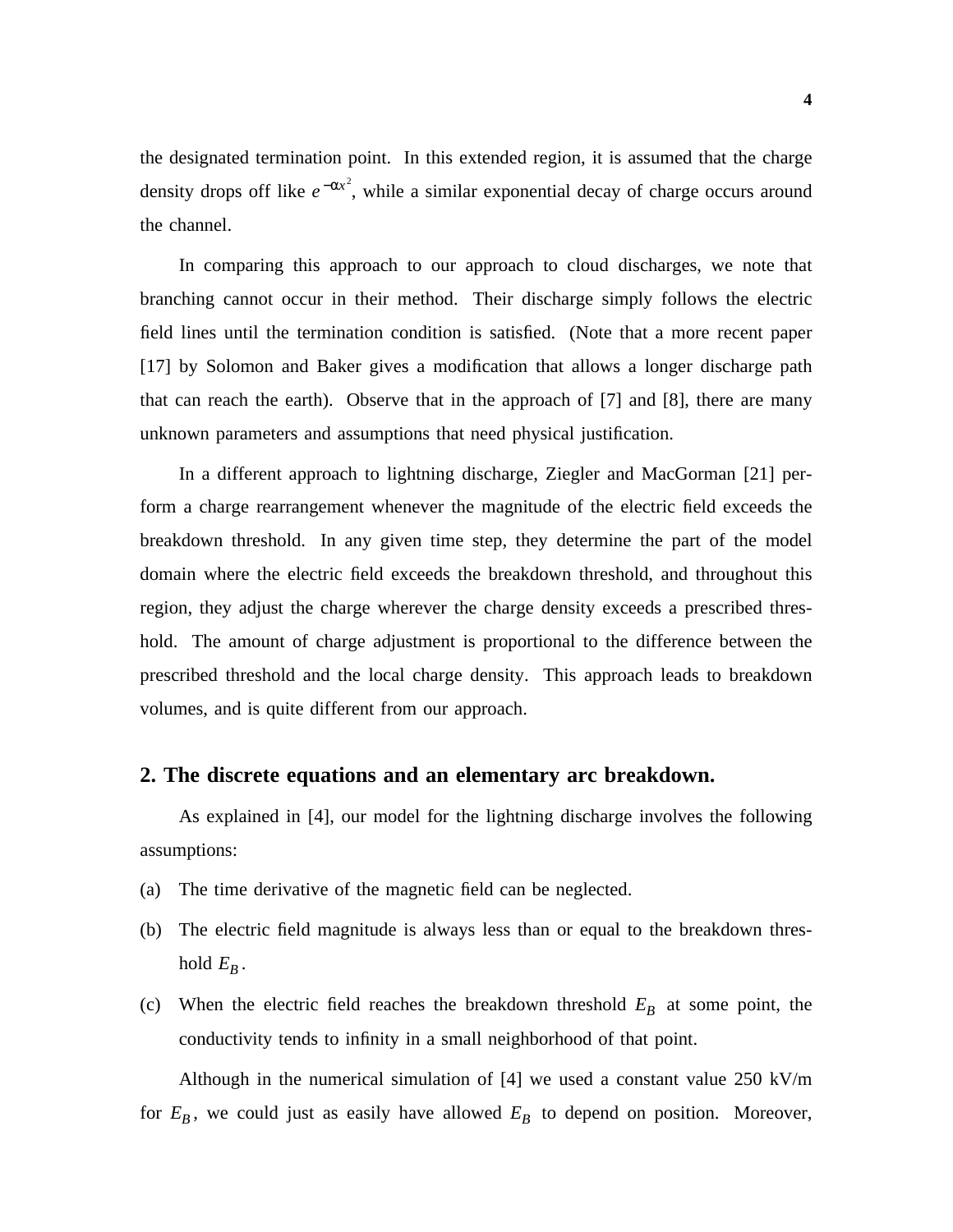recent experimental results by Marshall *et al* ([9], [10]) indicate that the breakdown threshold in a thundercloud may be even less than 250 kV/m. That is, when balloons fly through thunderstorms, electric field values greater than 150 kV/m are rarely detected. Hence, breakdown must occur at values of the electric field smaller than this. In [9] this smaller than expected value for the breakdown threshold is explained by the initiation of an electron avalanche.

Note that in a neighborhood of a lightning channel, assumption (a) is clearly not satisfied, and as a result, in the framework  $(a)$ – $(c)$ , we can never obtain the myriad of lightning phenomena (darts, M-components, J- and K-processes, multiple stokes along the same channel) described, for example, in the book [18] by Uman. Nonetheless, one is able to obtain the lightning channel and the charge rearrangement associated with a discharge. This information, when incorporated in thunderstorm models (e. g. see [5], [6], [12], [21], or [22]) that describe the generation, interaction, and motion of charged particles, can be used to study the long-term evolution of a thunderstorm.

We emphasize that our simulation process yields the discharge region and the charge rearrangement, but not the speed of lightning or the number of return strokes. Roughly speaking, our simulation process can be described in the following way: We let the electric potential φ evolve according to Maxwell's equations, stopping at the first instant of time where the magnitude of  $\nabla \phi$  reaches  $E_B$ . Letting the conductivity σ tend to infinity in a neighborhood of that point, φ is reevaluated by taking the limit in the equation of evolution. If the magnitude of  $\nabla \phi$  is beneath  $E_B$  everywhere in the domain, we stop the lightning discharge. But in some cases, as  $\sigma$  tends to infinity, the magnitude of  $\nabla \phi$  reaches  $E_B$  at a nearby point. When this happens, we let  $\sigma$  tend to infinity in a neighborhood of that nearby point. This process of repeatedly letting  $\sigma$ tend to infinity and checking the magnitude of  $\nabla \phi$  continues until the magnitude of  $\nabla \phi$ is beneath  $E_B$  everywhere in the domain. Although this breakdown process requires a number of steps as we successively let  $\sigma$  tend to infinity and reevaluate  $\phi$ , we view the entire process as occurring instantly. As a result, we cannot determine the speed of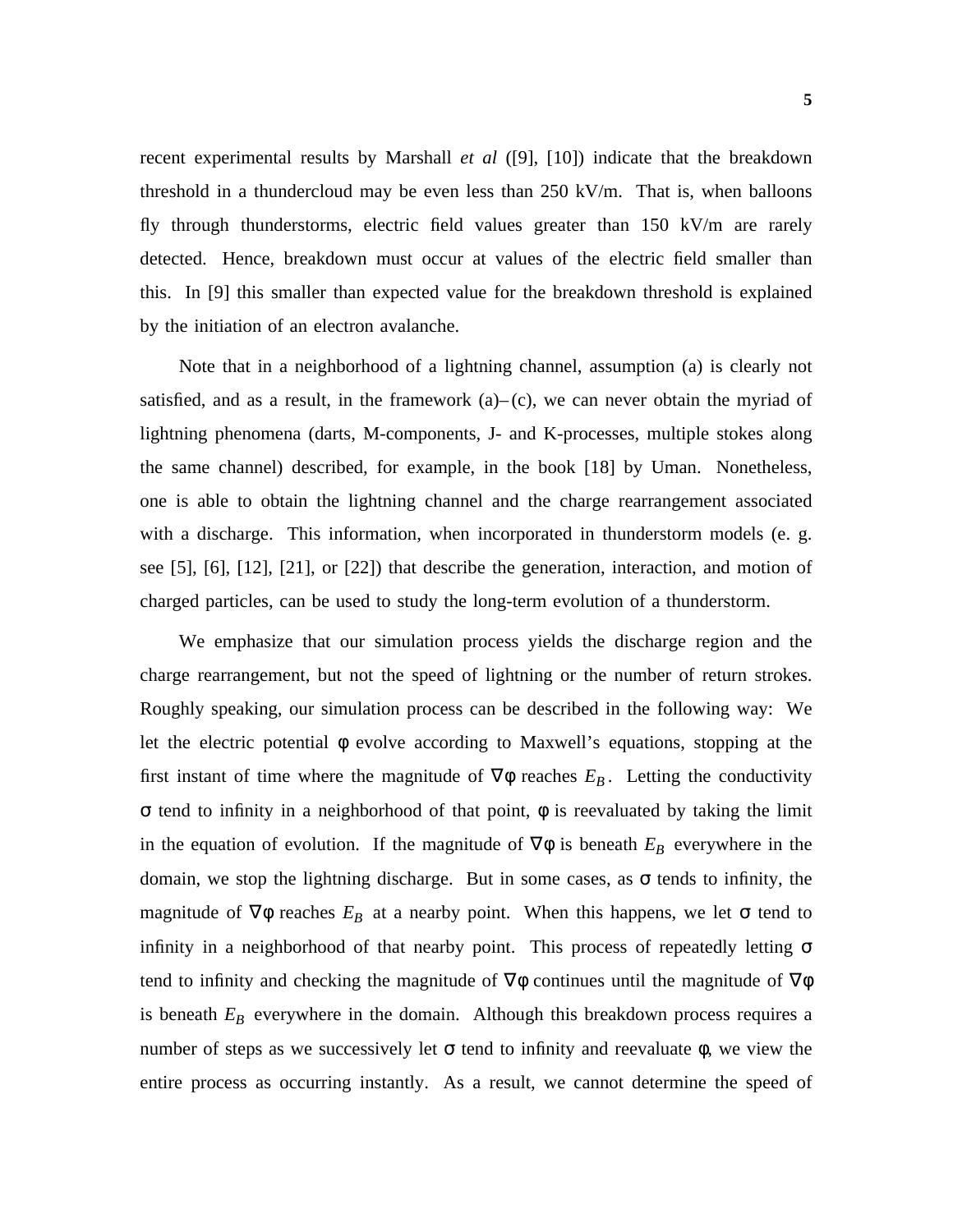lightning or the number of return strokes. Instead, we obtain the lightning channel, which we consider to be infinitesimally thin, and the charge rearrangement associated with the lightning.

Our breakdown model is based on Maxwell's equations. In particular, by Ampere's Law we have

$$
\nabla \times \mathbf{H} = \varepsilon \frac{\partial \mathbf{E}}{\partial t} + \sigma \mathbf{E} + \mathbf{J}, \qquad (1)
$$

where  $\varepsilon$  is the permittivity,  $\sigma$  is the conductivity, **E** is the electric field, **J** is the current density associated with charged particles circulating in the cloud, σ**E** is the conduction current density, and ε ∂*t*  $\frac{\partial E}{\partial \rho}$  is the displacement current density. We assume that **J** is known and that we wish to solve for the electric field. Taking the divergence gives

$$
\varepsilon \nabla \cdot \frac{\partial \mathbf{E}}{\partial t} + \nabla \cdot \sigma \mathbf{E} + \nabla \cdot \mathbf{J} = 0. \tag{2}
$$

By assumption (a),  $\nabla \times$ **E** = **0**, **E** is the gradient of a potential φ, and (2) yields

$$
\varepsilon \frac{\partial \nabla^2 \phi}{\partial t} + \nabla \cdot (\sigma \nabla \phi) + \nabla \cdot \mathbf{J} = 0, \tag{3}
$$

where  $\nabla^2$  denotes the Laplacian operator defined by  $\nabla^2 = \nabla \cdot \nabla$ .

To discretize (3), we integrate over volume elements, and then we replace gradients by finite differences. Although there are many ways to carry out the discretization process, this approach leads to system of differential equations for which we can analyze the effect of letting  $\sigma$  tend to infinity at a point in space where the magnitude of the electric field is equal to the breakdown threshold. To simplify the discussion, suppose that the region of interest is decomposed into cubes with the sides of the cubes parallel to the axes of a Cartesian coordinate system. Integrating (3) over each cube, applying the divergence theorem, and interchanging the order of differentiation, we obtain the following relation for a typical cube *C* in the tessellation: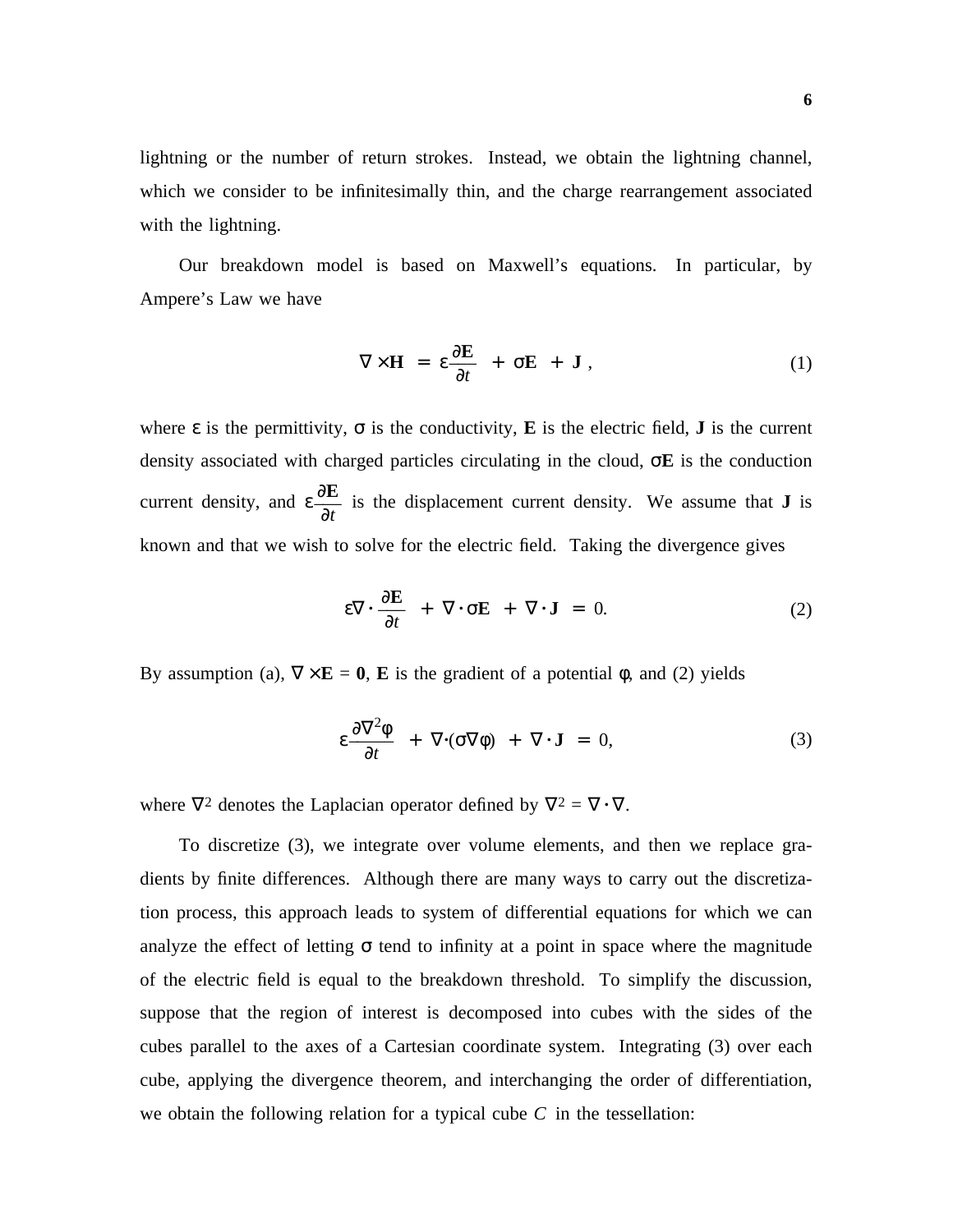$$
\int_{\partial C} \varepsilon \nabla \frac{\partial \phi}{\partial t} \cdot d\mathbf{S} + \int_{\partial C} \sigma \nabla \phi \cdot d\mathbf{S} + i = 0, \tag{4}
$$

where *i* is the net current leaving *C* and  $\partial C$  is the boundary of *C*.

If  $\Phi$  is a vector whose components are the values of the potential at the centroid of each cube, then ∇ ∂*t*  $\frac{\partial \phi}{\partial x} \cdot dS$  on a face of a cube is approximated by the the area of the face times the difference between the values of  $\frac{\partial \phi}{\partial t}$  at the centroid of the cubes on opposite sides of the face, divided by the distance between the centroids. A similar approximation can be used for the  $\nabla \phi \cdot dS$  term in (4) except that we multiply by the value of  $\sigma$  at the centroid of each face. With these finite difference approximations, we arrive at an equation of the form

$$
\dot{\mathbf{A}\Phi} + \mathbf{B}\Phi + \mathbf{i} = 0, \tag{5}
$$

where the dot above  $\Phi$  denotes time derivative. The matrix **A** gotten by this process is essentially a discretization of the Laplacian operator  $\nabla^2$ . The structure of **B** is similar except that it involves the values of  $\sigma$  at the centroids of each face (see [3] for the details).

To implement the constraint  $\|\mathbf{E}\| \leq \mathbf{E}_B$  given in (b) on the Euclidean length of **E**, we employ the more tractable sup-norm constraint  $\|\mathbf{E}\|_{\infty} \leq \mathbf{E}_B$  where

$$
\|\mathbf{E}\|_{\infty} = \text{maximum } \{ |E_x|, |E_y|, |E_z| \}.
$$

In particular, for the discretization (5) where  $\Phi$  is the vector whose components are the potential at the centroid of each cube, let  $\Phi_a(t)$  and  $\Phi_b(t)$  denote the potential at the centroids of two adjacent cubes in the tessellation. We approximate the condition  $\|\mathbf{E}(t)\|_{\infty} \leq E_B$  by the finite difference relation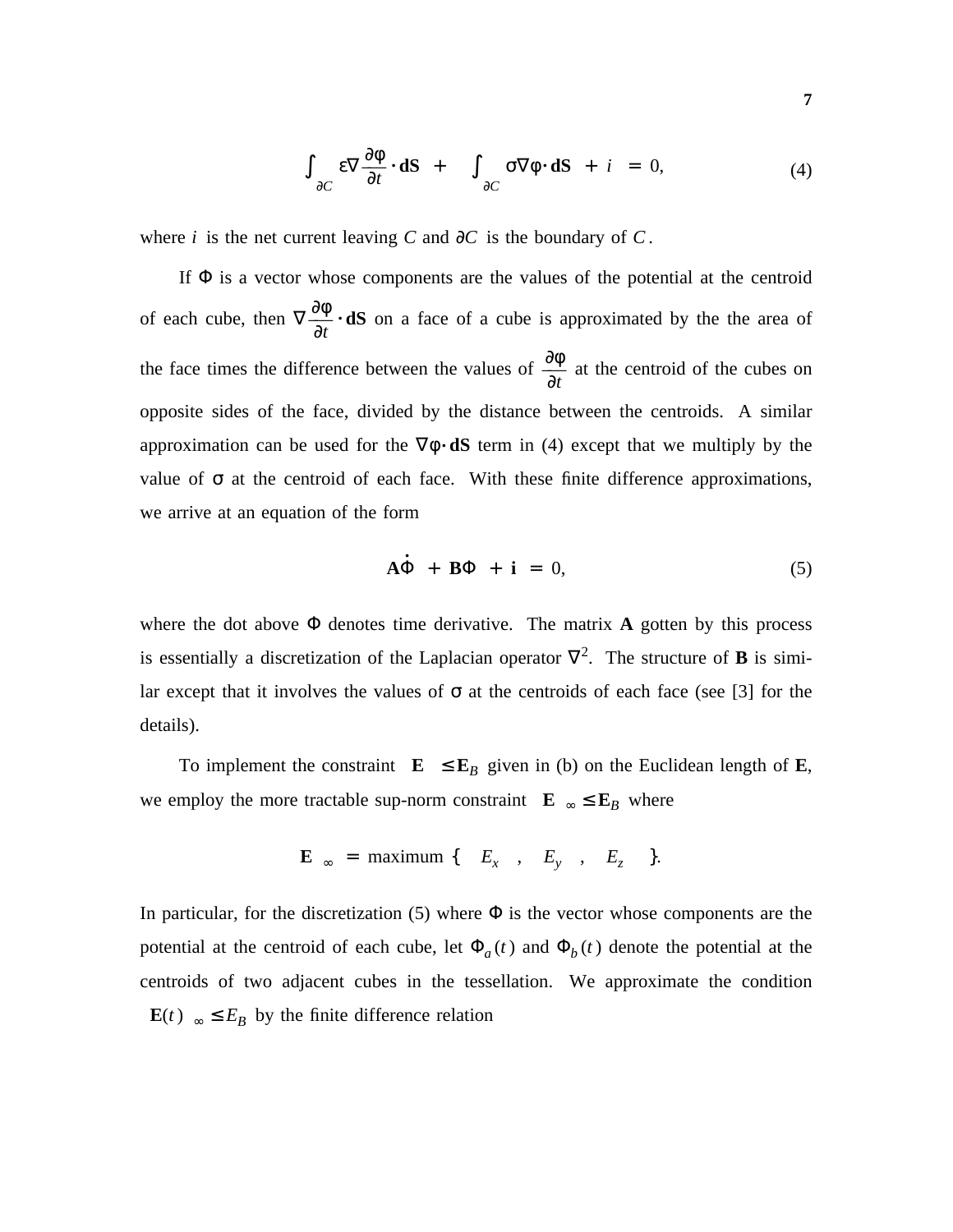$$
\frac{|\Phi_a(t) - \Phi_b(t)|}{h} \le E_B,
$$
\n(6)

where *h* is the centroid separation. The condition (6) must be satisfied for each pair of components of  $\Phi$  associated with adjacent cubes. At any instant of time where (6) becomes an equality for an index pair  $(j, k)$  associated with a pair of adjacent centroids in the tessellation, we let the value of  $\sigma$  on the associated cube face tend to infinity. As we change the value of  $\sigma$  on this face, equation (5) is transformed to

$$
\dot{\mathbf{A}\Phi} + (\mathbf{B} + \tau \mathbf{w}\mathbf{w}^T)\Phi + \mathbf{i} = 0,
$$
 (7)

where  $\tau$  is proportional to the difference between the new (large) value for  $\sigma$  and the original value, the superscript *T* denotes transpose, and **w** is a vector whose entries are all zero except that  $w_j = 1$  and  $w_k = -1$ .

In order to evaluate the effect of this breakdown of the atmosphere (corresponding to letting  $\sigma$ , or equivalently  $\tau$ , tend to infinity), we need to evaluate the solution to (7) at an instant of time,  $t^+$ , just beyond  $t$ , as  $\tau$  tends to infinity. In our earlier work ([2] and [3]), we analyzed this limit when (7) was approximated by the backward Euler time discretization. This backward Euler approximation was the basis for the simulations [4] in which we compared the fields of the model to observed electric fields.

## **3. A one parameter family of integration schemes.**

Letting  $\mu$  be a parameter, let us consider the following one parameter family of integration schemes associated with (5):

$$
\mathbf{A}[\Phi^{n+1} - \Phi^n] + \Delta t \mathbf{B}[\mu \Phi^{n+1} + (1-\mu)\Phi^n] = \Delta t \mathbf{i}^n. \tag{8}
$$

In [3] we note that the discretization process described above leads to symmetric matrices **A** and **B** that are positive definite when the electric potential vanishes on the boundary of the problem domain, and in this case, (8) is unconditionally stable for  $\mu \ge$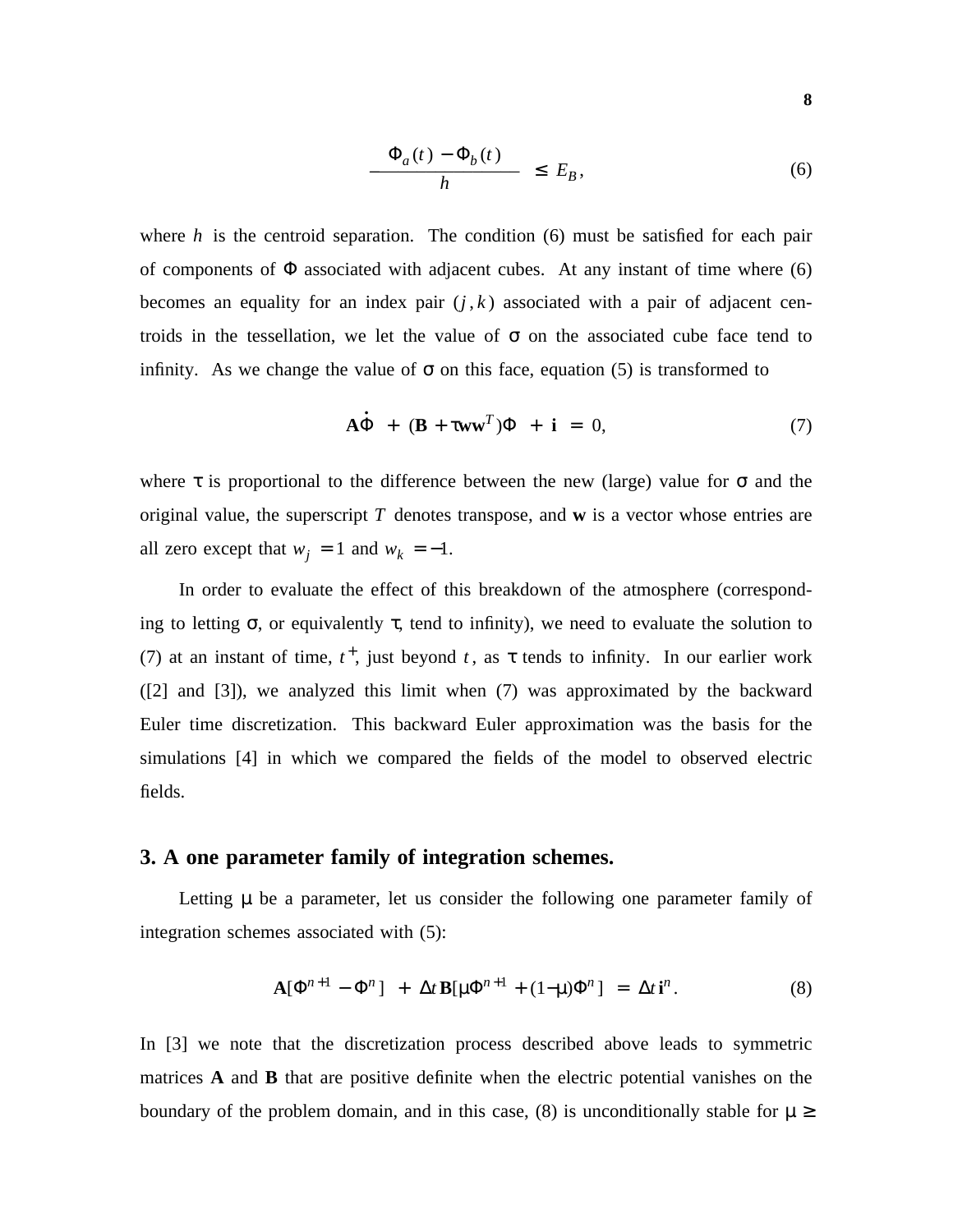1⁄2, while it is conditionally stable ( $\Delta t$  should be sufficiently small) for  $\mu < 1/2$ . In [4] we observe that the Crank-Nicholson scheme ( $\mu = 1/2$ ) produced the best accuracy in time integration up to a flash.

Let us now apply this scheme to (7) and examine the limit as  $\tau$  tends to infinity and as  $\Delta t$  tends to zero. That is, if  $\Phi^n(\Delta t, \tau)$  is the solution  $\Phi^{n+1}$  to

$$
\mathbf{A}[\Phi^{n+1} - \Phi^n] + \Delta t (\mathbf{B} + \tau \mathbf{w} \mathbf{w}^T) [\mu \Phi^{n+1} + (1-\mu)\Phi^n] = \Delta t \mathbf{i}^n, \tag{9}
$$

we wish to evaluate the limit, denoted  $\Phi^{n+}$ , given by

$$
\Phi^{n+} = \lim_{\Delta t \to 0} \lim_{\tau \to \infty} \Phi^n(\Delta t, \tau).
$$

THEOREM 1. *If* **A** *and* **B** *are symmetric and* **A** *is positive definite, then*

$$
\Phi^{n+} = \Phi^n - \frac{1}{\mu} \frac{\mathbf{w}^T \Phi^n}{\mathbf{w}^T \mathbf{A}^{-1} \mathbf{w}} \mathbf{A}^{-1} \mathbf{w}.
$$
 (10)

*Moreover, we have*

$$
\Phi_j^{n+} - \Phi_k^{n+} = (1 - \frac{1}{\mu})(\Phi_j^n - \Phi_k^n). \tag{11}
$$

*Proof.* Rearranging (9) gives

$$
(\mathbf{A} + \Delta t \mu (\mathbf{B} + \tau \mathbf{w} \mathbf{w}^T)) \Phi^{n+1} = (\mathbf{A} + (\mu - 1)\Delta t (\mathbf{B} + \tau \mathbf{w} \mathbf{w}^T)) \Phi^n + \Delta t \mathbf{i}^n.
$$
 (12)

Let us define the matrix  $C(\Delta t) = A + \Delta t \mu B$ , and the quantity  $\rho = \Delta t \mu \tau$ . Hence, the coefficient matrix for  $\Phi^{n+1}$  in (12) has the form  $\mathbf{C}(\Delta t) + \rho \mathbf{w}\mathbf{w}^T$ . Since A is positive definite and **B** is symmetric  $\mathbf{C}(\Delta t)$  is positive definite for  $\Delta t$  sufficiently small. Since  $\rho > 0$ , it follows that  $\mathbf{C}(\Delta t) + \rho \mathbf{w} \mathbf{w}^T$  is also positive definite (for  $\Delta t$  sufficiently small). By the Sherman-Morrison-Woodbury formula (see [2]), the inverse of the coefficient matrix can be expressed: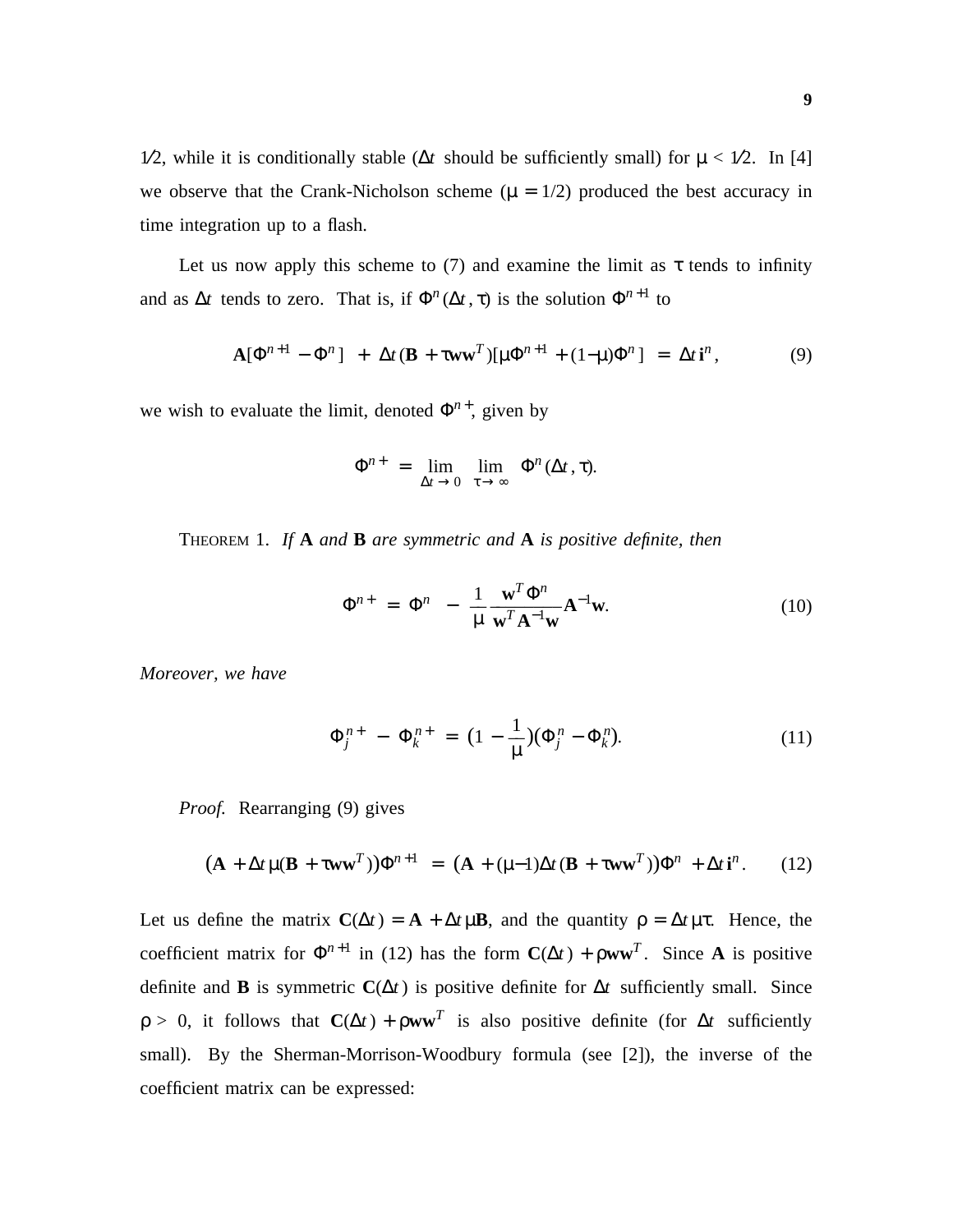$$
(\mathbf{C}(\Delta t) + \rho \mathbf{w} \mathbf{w}^T)^{-1} = \mathbf{C}(\Delta t)^{-1} - \frac{\rho}{1 + \rho \mathbf{w}^T \mathbf{C}(\Delta t)^{-1} \mathbf{w}} \mathbf{C}(\Delta t)^{-1} \mathbf{w} \mathbf{w}^T \mathbf{C}(\Delta t)^{-1}.
$$
 (13)

Hence, as  $\rho$  tends to infinity (or equivalently, as  $\tau$  tends to infinity), we have

$$
\lim_{\rho \to \infty} (\mathbf{C}(\Delta t) + \rho \mathbf{w} \mathbf{w}^T)^{-1} = \mathbf{C}(\Delta t)^{-1} - \frac{\mathbf{C}(\Delta t)^{-1} \mathbf{w} \mathbf{w}^T \mathbf{C}(\Delta t)^{-1}}{\mathbf{w}^T \mathbf{C}(\Delta t)^{-1} \mathbf{w}}.
$$

Note too that as  $\Delta t$  tends to zero,  $\mathbf{C}(\Delta t)$  approaches **A**, and since **A** is invertible,  $C(\Delta t)^{-1}$  approaches  $A^{-1}$ . It follows from (9) that  $\Phi^{n+}$  is the sum of the following terms denoted  $(T1)$ ,  $(T2)$ , and  $(T3)$ :

$$
\lim_{\Delta t \to 0} \lim_{\rho \to \infty} \Delta t \left( \mathbf{C}(\Delta t) + \rho \mathbf{w} \mathbf{w}^{T} \right)^{-1} ((\mu - 1) \mathbf{B} \Phi^{n} + \mathbf{i}^{n}) =
$$
(T1)  

$$
\left[ \mathbf{A}^{-1} - \frac{\mathbf{A}^{-1} \mathbf{w} \mathbf{w}^{T} \mathbf{A}^{-1}}{\mathbf{w}^{T} \mathbf{A}^{-1} \mathbf{w}} \right] \lim_{\Delta t \to 0} \Delta t ((\mu - 1) \mathbf{B} \Phi^{n} + \mathbf{i}^{n}) = 0.
$$
  

$$
\lim_{\Delta t \to 0} \lim_{\rho \to \infty} \left( \mathbf{C}(\Delta t) + \rho \mathbf{w} \mathbf{w}^{T} \right)^{-1} \mathbf{A} \Phi^{n} =
$$
(T2)  

$$
\left[ \mathbf{A}^{-1} - \frac{\mathbf{A}^{-1} \mathbf{w} \mathbf{w}^{T} \mathbf{A}^{-1}}{\mathbf{w}^{T} \mathbf{A}^{-1} \mathbf{w}} \right] \mathbf{A} \Phi^{n} = \Phi^{n} - \frac{\mathbf{w}^{T} \Phi^{n}}{\mathbf{w}^{T} \mathbf{A}^{-1} \mathbf{w}} \mathbf{A}^{-1} \mathbf{w}.
$$
  

$$
\lim_{\Delta t \to 0} \lim_{\tau \to \infty} \left( \mathbf{C}(\Delta t) + \Delta t \mu \tau \mathbf{w} \mathbf{w}^{T} \right)^{-1} \mathbf{w} \mathbf{w}^{T} \Phi^{n} (\mu - 1) \Delta t \tau.
$$
(T3)

To simplify (T3), we apply (13) to obtain

$$
(\mathbf{C}(\Delta t) + \rho \mathbf{w} \mathbf{w}^T)^{-1} \mathbf{w} = \frac{1}{1 + \rho \mathbf{w}^T \mathbf{C}(\Delta t)^{-1} \mathbf{w}} \mathbf{C}(\Delta t)^{-1} \mathbf{w},
$$

and (T3) simplifies to

$$
\lim_{\Delta t \to 0} \lim_{\tau \to \infty} \frac{(\mu - 1)\Delta t \tau \mathbf{w}^T \Phi^n}{1 + \Delta t \mu \tau \mathbf{w}^T \mathbf{C} (\Delta t)^{-1} \mathbf{w}} \mathbf{C} (\Delta t)^{-1} \mathbf{w} = \frac{\mu - 1}{\mu} \frac{\mathbf{w}^T \Phi^n}{\mathbf{w}^T \mathbf{A}^{-1} \mathbf{w}} \mathbf{A}^{-1} \mathbf{w}. \tag{T3}
$$

Adding (T1), (T2), and (T3) yields (10). Taking the dot product of (10) with **w** and taking into account the fact that  $w_j = 1$  and  $w_k = -1$ , the proof is complete.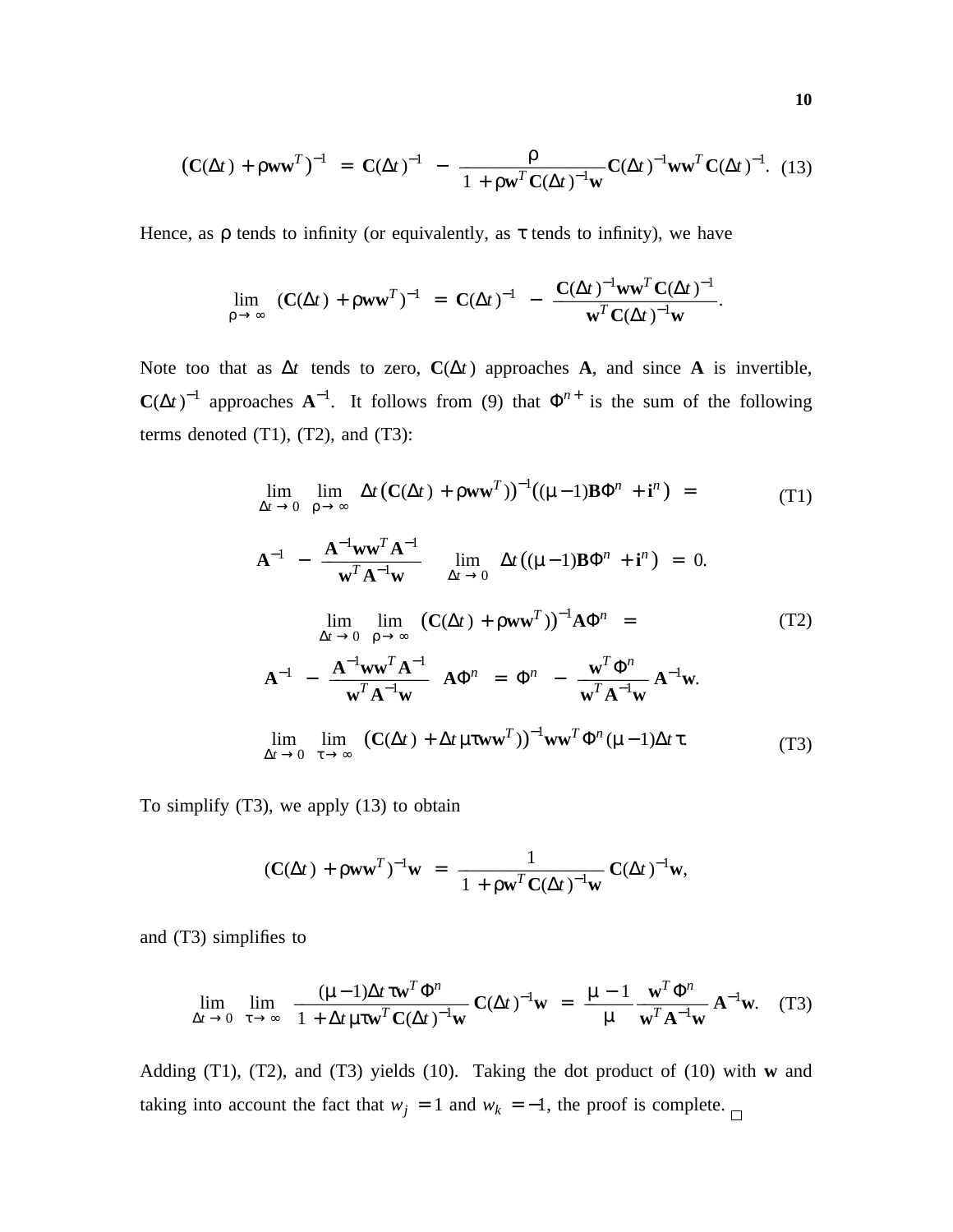Since we only let  $\sigma$  tend to infinity on the face of a cube where the left side of (6) is sufficiently large, the difference  $\Phi_j^n - \Phi_k^n$  in (11) is never zero. It follows that the limit  $\Phi^{n+}$  of the potential depends on the choice of the parameter  $\mu$ . The dependence of the limit on  $\mu$  is troubling since one would like to see the potential converge to the same value (independent of  $\mu$ ) as the discretization parameters (the size of the cubes and the size of the time step  $\Delta t$  ) tend to zero. In our earlier papers, we simply focused on the backward Euler time discretization ( $\mu = 1$ ). Our rationale for this choice of  $\mu$  was based on the following physical consideration: The discharge process should equilibrate the potential along the discharge channel, and hence, the effect of a discharge should be to make  $\Phi_j^{n+}$  equal to  $\Phi_k^{n+}$ . By Theorem 1, the only value of  $\mu$ that leads to the equilibration of the potential is  $\mu = 1$ . In the next section, we observe that the expression (6) for the potential in the case  $\mu = 1$  is the exact limit of the differential equation (7) as  $\tau$  tends to infinity.

### **4. The continuous limit.**

We now examine the continuous limit in (7) as  $\tau$  tends to infinity.

THEOREM 2. If **A** *is a positive definite matrix and*  $\Phi(t, \tau)$  *denotes the solution to* (7) *starting from the initial condition*  $\Phi(t_n, \tau) = \Phi^n$ , *then we have* 

$$
\lim_{\Delta t \to 0} \lim_{\tau \to \infty} \Phi(t_n + \Delta t, \tau) = \Phi^n - \mathbf{A}^{-1} \mathbf{w} (\mathbf{w}^T \mathbf{A}^{-1} \mathbf{w})^{-1} \mathbf{w}^T \Phi^n.
$$
 (18)

*Proof.* For convenience, we set  $t_n = 0$  and we suppress the  $\tau$  argument in  $\Phi(t, \tau)$ . By the classic formula for the solution to a first-order system of differential equations, we have

$$
\Phi(\Delta t) = e^{-\mathbf{M}\Delta t} \Phi^n - \int_0^{\Delta t} e^{-\mathbf{M}(\Delta t - s)} \mathbf{A}^{-1} \mathbf{i} ds, \qquad (19)
$$

where  $M = A^{-1}(B + \tau w w^T)$ . Substituting for M gives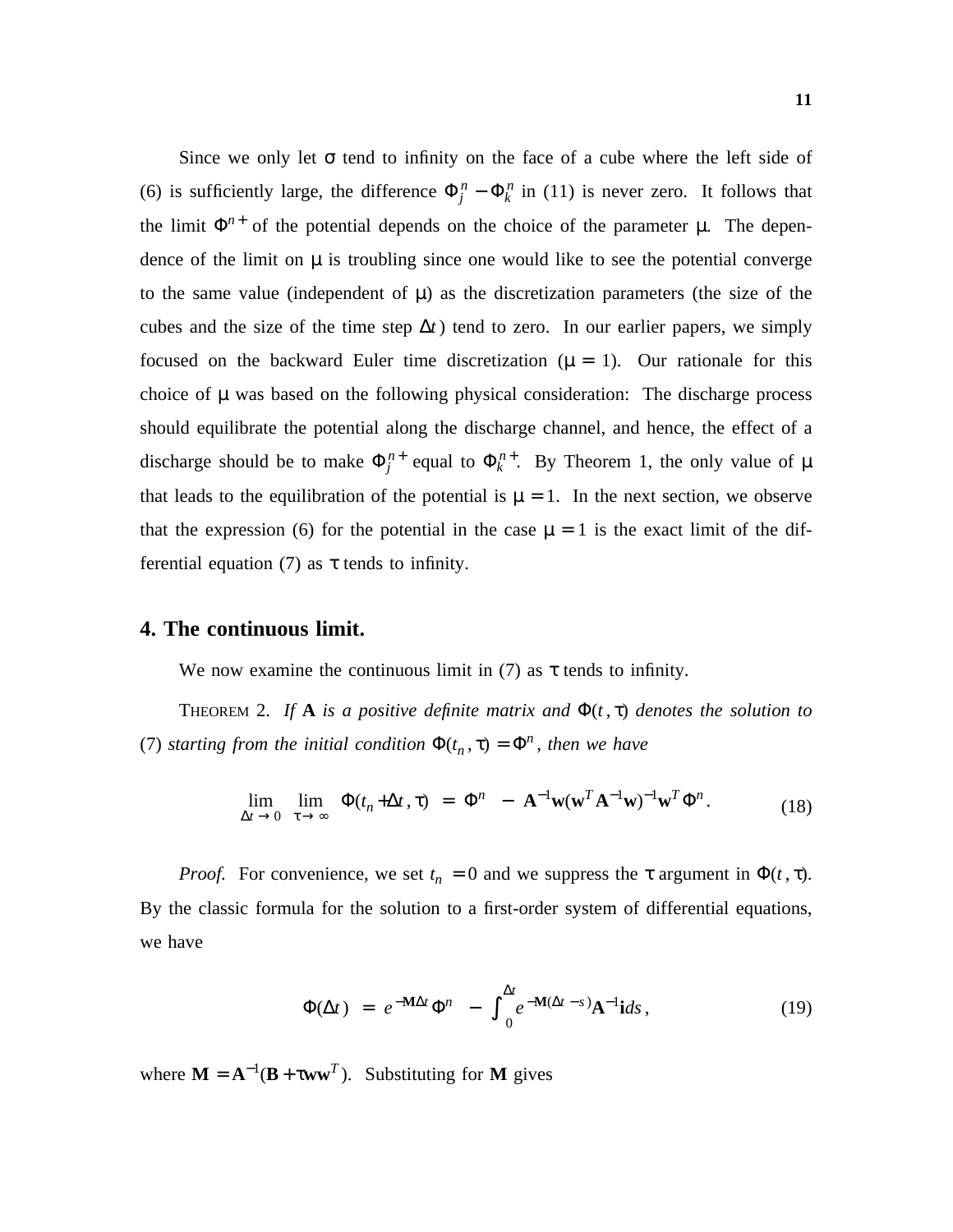$$
e^{-\mathbf{M}\Delta t} = e^{-\mathbf{A}^{-1}\mathbf{B}\Delta t}e^{-\tau \mathbf{A}^{-1}\mathbf{w}\mathbf{w}^T\Delta t}.
$$

Recall that if **P** is a square matrix, then a matrix exponential  $e^{\mathbf{P}}$  can be expanded in a Taylor series:

$$
e^{\mathbf{P}} = \mathbf{I} + \mathbf{P} + \frac{\mathbf{P}^2}{2!} + \frac{\mathbf{P}^3}{3!} + \cdots
$$
 (20)

We apply this expansion to  $P = -\tau A^{-1}ww^T\Delta t$ . To facilitate the simplification of the resulting expression, we use the associative law for matrix multiplication to obtain

$$
(\mathbf{A}^{-1}\mathbf{w}\mathbf{w}^T)^2 = \mathbf{A}^{-1}\mathbf{w}\mathbf{w}^T\mathbf{A}^{-1}\mathbf{w}\mathbf{w}^T = \mathbf{A}^{-1}\mathbf{w}\mathbf{w}^T(\mathbf{w}^T\mathbf{A}^{-1}\mathbf{w}).
$$

In general, we have

$$
(\mathbf{A}^{-1}\mathbf{w}\mathbf{w}^T)^{\kappa} = \mathbf{A}^{-1}\mathbf{w}\mathbf{w}^{\kappa}\mathbf{w}^T\mathbf{A}^{-1}\mathbf{w})^{\kappa-1} = \frac{\mathbf{A}^{-1}\mathbf{w}\mathbf{w}^T}{\mathbf{w}^T\mathbf{A}^{-1}\mathbf{w}}(\mathbf{w}^T\mathbf{A}^{-1}\mathbf{w})^{\kappa}.
$$
 (21)

Combining (20) and (21) gives

$$
e^{-\tau \mathbf{A}^{-1} \mathbf{w} \mathbf{w}^T \Delta t} = \mathbf{I} + \sum_{\kappa=1}^{\infty} \frac{(-\tau \mathbf{A}^{-1} \mathbf{w} \mathbf{w}^T \Delta t)^{\kappa}}{\kappa!}
$$
  
=  $\mathbf{I} + \frac{\mathbf{A}^{-1} \mathbf{w} \mathbf{w}^T}{\mathbf{w}^T \mathbf{A} \mathbf{w}} \sum_{\kappa=1}^{\infty} \frac{(-\tau (\mathbf{w}^T \mathbf{A}^{-1} \mathbf{w}) \Delta t)^{\kappa}}{\kappa!}$   
=  $\mathbf{I} + \frac{\mathbf{A}^{-1} \mathbf{w} \mathbf{w}^T}{\mathbf{w}^T \mathbf{A} \mathbf{w}} (e^{-\tau (\mathbf{w}^T \mathbf{A}^{-1} \mathbf{w}) \Delta t} - 1).$ 

Since **A** is positive definite,  $\mathbf{w}^T \mathbf{A}^{-1} \mathbf{w} > 0$ , and  $e^{-\tau (\mathbf{w}^T \mathbf{A}^{-1} \mathbf{w}) \Delta t}$  tends to zero as  $\tau$  tends to infinity. Hence, we have

$$
\lim_{\tau \to \infty} e^{-\tau A^{-1}WW^{T}\Delta t} = \mathbf{I} - \frac{A^{-1}WW^{T}}{W^{T}Aw}.
$$
 (22)

Observe that this relation for the limit holds independent of ∆*t* . On the other hand, as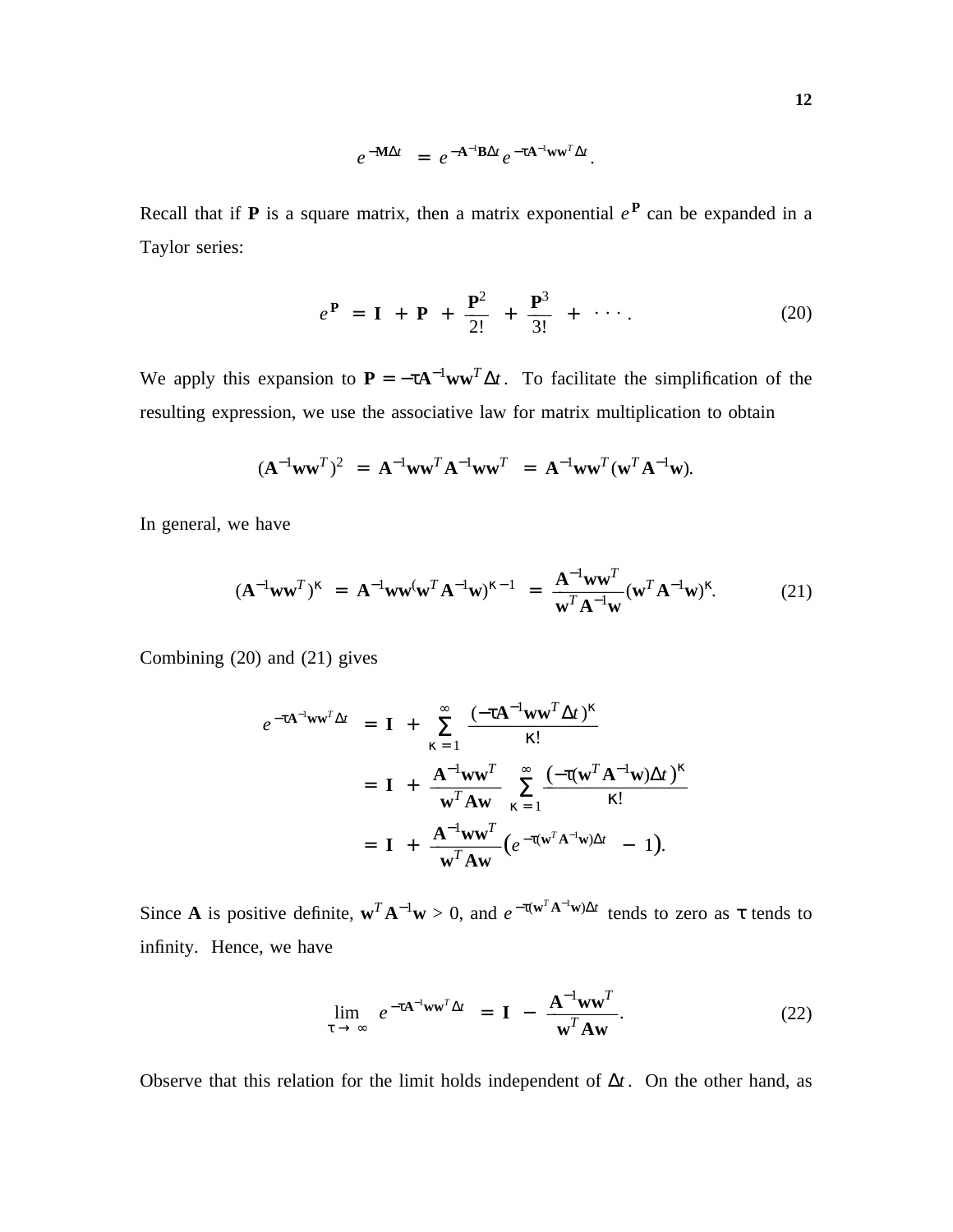**13**

∆*t* tends to zero,

$$
\lim_{\Delta t \to 0} e^{-A^{-1}B\Delta t} = I.
$$
\n(23)

Also, we have

$$
\lim_{\tau \to \infty} e^{-A^{-1}(B + \tau w w^T)(\Delta t - s)} = e^{-A^{-1}B(\Delta t - s)} \lim_{\tau \to \infty} e^{-\tau A^{-1}w w^T(\Delta t - s)}
$$

$$
= e^{-A^{-1}B(\Delta t - s)} \left[ I - \frac{A^{-1}w w^T}{w^T A w} \right].
$$

It follows that

$$
\lim_{\Delta t \to 0} \lim_{\tau \to \infty} \int_{0}^{\Delta t} e^{-\mathbf{A}^{-1}(\mathbf{B} + \tau \mathbf{w} \mathbf{w}^T)(\Delta t - s)} \mathbf{A}^{-1} \mathbf{i} ds = 0.
$$
 (24)

Combining (19), (22), (23), and (24), the proof is complete.  $\Box$ 

Observe that the limit (18) of Theorem 2 and that of (10) in Theorem 1 coincide when  $\mu = 1$ .

### **5. Breakdown on multiple arcs.**

In this section, we consider breakdown on multiple arcs. This occurs when the limit in (18) yields an electric potential that violates the constraint (6) for a pair of adjacent centroids in the tessellation. Let  $\Phi^+(t_n)$  denote the limit in (18). Due to (11) in the case  $\mu = 1$ , we know that the left side of (6) vanishes for the index pair  $(j, k)$ and the potential  $\Phi^+(t_n)$ . However, there may exist another pair of adjacent centroids, and associated index pair  $(l, m)$ , for which the potential  $\Phi^+(t_n)$  violates the constraint (6). When this happens, we will simultaneously let  $\sigma$  tend to infinity on two different cube faces. Our procedure for determining the second face where we let  $\sigma$  tend to infinity is the following: Consider the convex combination  $\Phi^{\lambda}$  defined by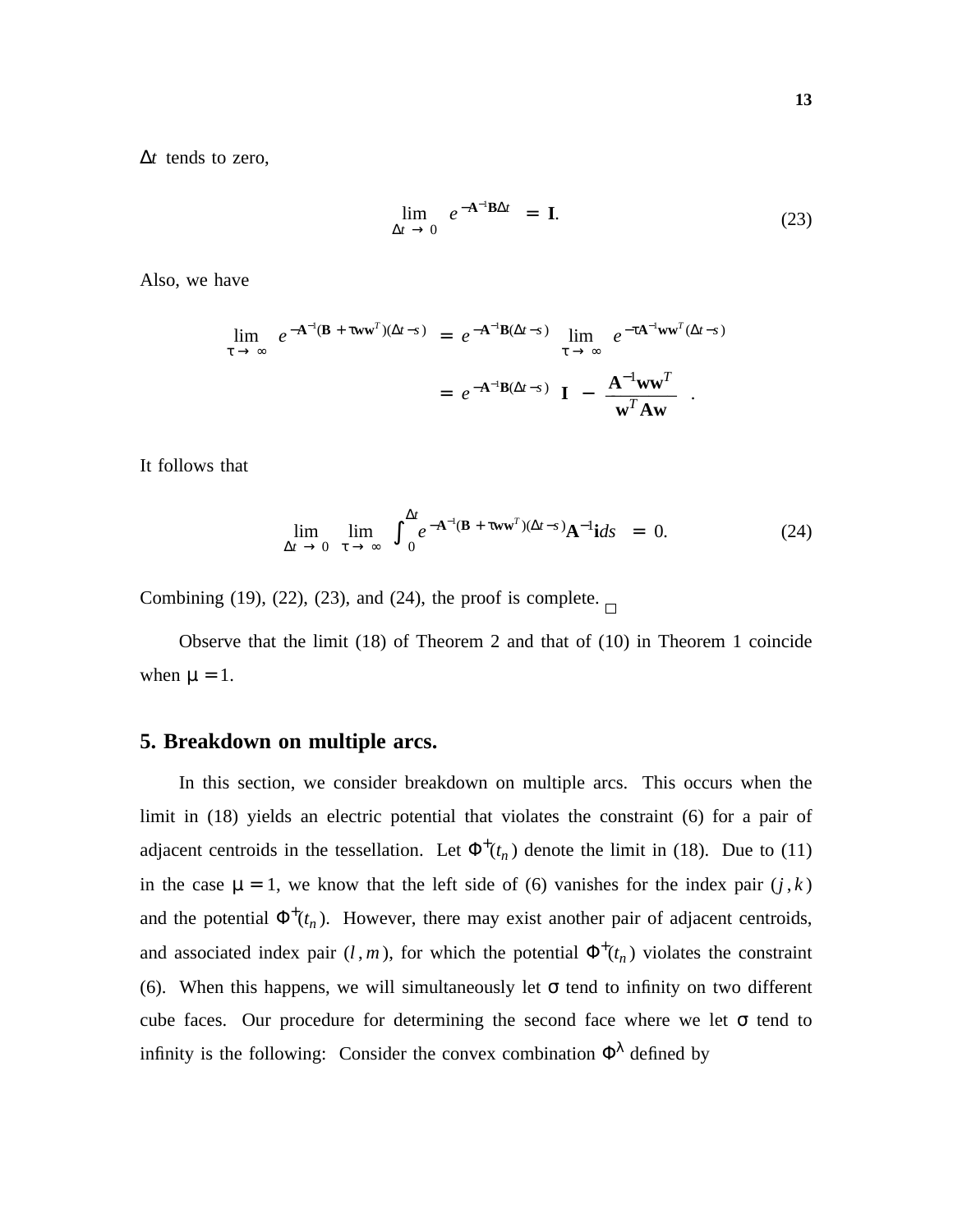$$
\Phi^{\lambda} = (1 - \lambda)\Phi^{n} + \lambda \Phi^{+}(t_{n}).
$$

As  $\lambda$  moves from 0 to 1, the potential  $\Phi^{\lambda}$  moves from its present value  $\Phi^{n}$  toward the limit  $\Phi^+(t_n)$  that the potential is trying to achieve. Since  $\Phi^{\lambda}$  is a linear function of  $\lambda$ , it follows that  $\Phi_j^{\lambda} - \Phi_k^{\lambda}$  is a linear function of  $\lambda$  that has magnitude  $hE_B$  at  $\lambda = 0$ , and that vanishes at  $\lambda = 1$  (by Theorem 1 with  $\mu = 1$ ). Thus for the breakdown arc (the arc connecting the centroids associated with *j* and *k* ), the difference

$$
\Phi_j^\lambda - \Phi_k^\lambda
$$

is approaching 0 monotonically as  $\lambda$  moves from 0 to 1.

If  $\Phi^+(t_n)$  violates (6) for a pair of adjacent centroids, then we consider the first value of λ with the property that

$$
\frac{|\Phi_l^{\lambda} - \Phi_m^{\lambda}|}{h} = E_B
$$

for a pair of indices  $(l, m)$  associated with adjacent centroids in the tessellation. In numerical experiments, we observe typically that either *l* or *m* is equal to either *j* or *k* , and the breakdown moves to a cube adjacent to the original pair of cubes. We now let  $\sigma$  tend to infinity on both the face associated with the original pair  $(j, k)$  and the face associated with the new pair  $(l, m)$ . If **v** denotes the vector whose entries are all zero except that  $v_l = 1$  and  $v_m = -1$ , then we need to solve the equation

$$
\dot{\mathbf{A}\Phi} + (\mathbf{B} + \tau \mathbf{w}\mathbf{w}^T + \tau \mathbf{v}\mathbf{v}^T)\Phi + \mathbf{i} = 0,
$$
 (25)

in the case that  $\tau$  tends to infinity. If **U** is the matrix whose first column is **w** and whose second column is **v**, it can be checked that

$$
UU^T = ww^T + vv^T.
$$

Hence, (25) takes the form: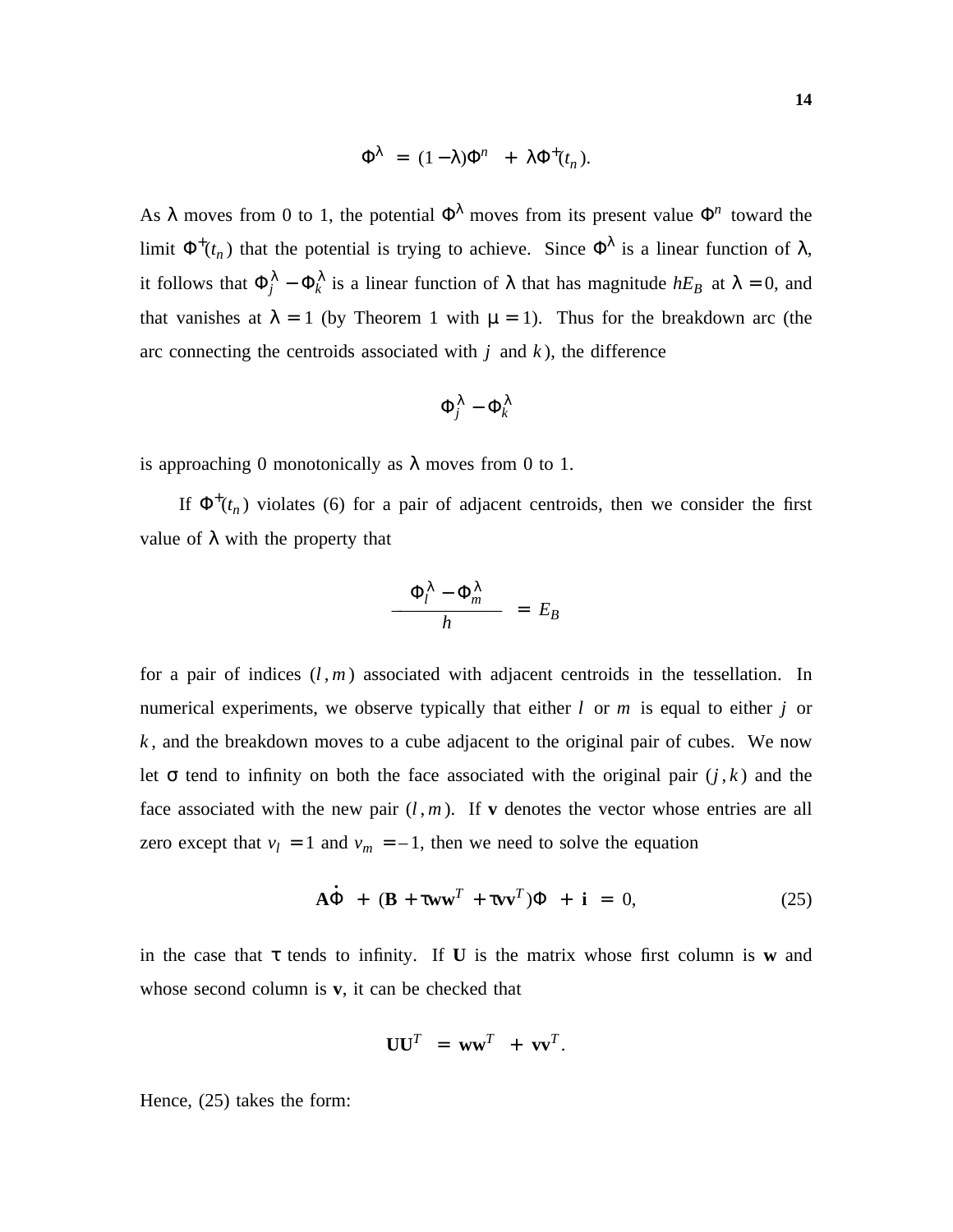$$
\dot{\mathbf{A}\Phi} + (\mathbf{B} + \tau \mathbf{U}\mathbf{U}^T)\Phi + \mathbf{i} = 0. \tag{26}
$$

THEOREM 3. If **A** is a positive definite matrix and  $\Phi(t, \tau)$  denotes the solution to (26) *starting from the initial condition*  $\Phi(t_n, \tau) = \Phi^n$ , *then we have* 

$$
\lim_{\Delta t \to 0} \lim_{\tau \to \infty} \Phi(t_n + \Delta t, \tau) = \Phi^n - \mathbf{A}^{-1} \mathbf{U} (\mathbf{U}^T \mathbf{A}^{-1} \mathbf{U})^{-1} \mathbf{U}^T \Phi^n.
$$
 (27)

*Proof.* We use the same strategy used to prove Theorem 1, however, some care is needed since matrix products do not commute generally. In particular, the generalization of (21) is

$$
(\mathbf{A}^{-1} \mathbf{U} \mathbf{U}^T)^{\kappa} = \mathbf{A}^{-1} \mathbf{U} (\mathbf{U}^T \mathbf{A}^{-1} \mathbf{U})^{\kappa-1} \mathbf{U}^T = \mathbf{A}^{-1} \mathbf{U} (\mathbf{U}^T \mathbf{A}^{-1} \mathbf{U})^{-1} (\mathbf{U}^T \mathbf{A}^{-1} \mathbf{U})^{\kappa} \mathbf{U}^T,
$$

which leads to the relation

$$
e^{-\tau \mathbf{A}^{-1} \mathbf{U} \mathbf{U}^T \Delta t} = \mathbf{I} + \mathbf{A}^{-1} \mathbf{U} (\mathbf{U}^T \mathbf{A} \mathbf{U})^{-1} (e^{-\tau (\mathbf{U}^T \mathbf{A}^{-1} \mathbf{U}) \Delta t} - \mathbf{I}) \mathbf{U}^T.
$$

Since  $\{j, k\} \neq \{l, m\}$ , it follows that the columns of **U** are linearly independent. Since **A** is positive definite,  $U^T A^{-1}U$  is positive definite, and  $e^{-\tau(U^T A^{-1}U)\Delta t}$  tends to zero as  $\tau$  tends to infinity. Hence, we have

$$
\lim_{\tau \to \infty} e^{-\tau \mathbf{A}^{-1} \mathbf{U} \mathbf{U}^T \Delta t} = \mathbf{I} - \mathbf{A}^{-1} \mathbf{U} (\mathbf{U}^T \mathbf{A} \mathbf{U})^{-1} \mathbf{U}^T.
$$

Finally, we multiply by  $\Phi^n$  to complete the proof.

COROLLARY 1. If  $\Phi^+$  denotes the limit appearing on the right side of (27), then  $\Phi_j^+ = \Phi_k^+$  and  $\Phi_l^+ = \Phi_m^+$ .

*Proof.* Multiplying (27) by  $U^T$ , we see that  $U^T \Phi^+ = 0$ . Since the columns of U are **w** and **v**, the relation  $U^T \Phi^+ = 0$  implies that  $w^T \Phi^+ = 0$  and  $v^T \Phi^+ = 0$ . By the definition of **v** and **w**,  $\Phi_j^+ = \Phi_k^+$  and  $\Phi_l^+ = \Phi_m^+$ .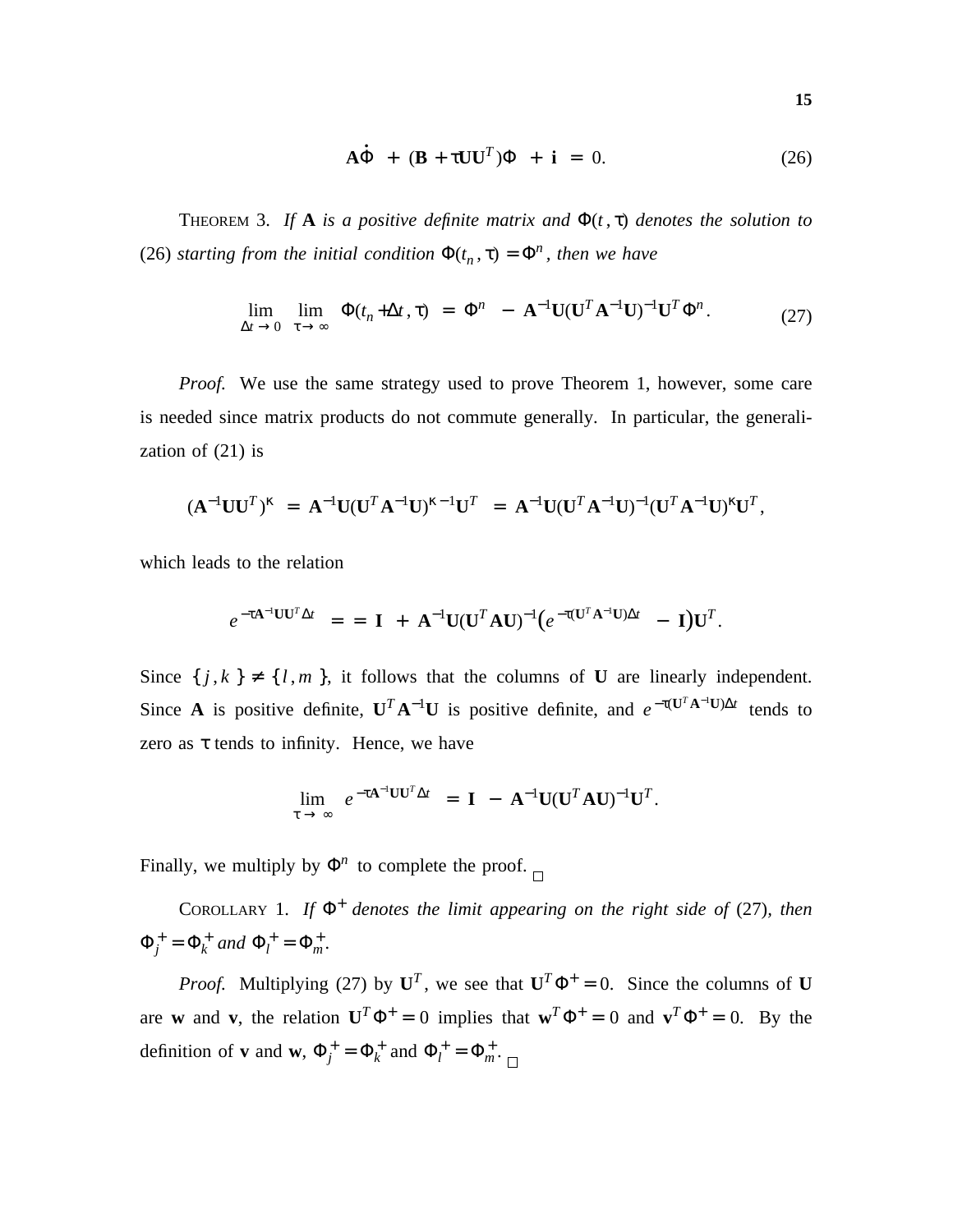Observe that if either  $l$  or  $m$  is equal to either  $j$  or  $k$ , then the discharge is moving to an adjacent centroid, and by Corollary 1,  $\Phi_j^+ = \Phi_k^+ = \Phi_l^+ = \Phi_m^+$ . Thus the discharge is equilibrating the potential throughout the breakdown region.

Multiple breakdowns continue in this same way. In each step, we form a convex combination of the current potential  $\Phi^n$  and the limiting potential  $\Phi^+$  obtained from Theorem 3. If the limit satisfies the breakdown condition

$$
\frac{|\Phi_a^+ - \Phi_b^+|}{h} \le E_B \tag{28}
$$

for each pair of adjacent centroids in the lattice of centroids, then the discharge is complete; the potential jumps from  $\Phi^n$  to  $\Phi^+$ , and it continues to evolve according to (5). On the other hand, if (28) is violated for an adjacent pair of centroids in the tessellation, then we determine the first value of  $\lambda$  and the associated indices *a* and *b* for which

$$
\frac{|\Phi_a^{\lambda} - \Phi_b^{\lambda}|}{h} = hE_B.
$$
 (29)

Another column is added to the matrix **U** where each entry in the new column is zero except for a +1 and  $-1$  in positions *a* and *b*. Again, the solution to (26) has the limit (27). The proof of Theorem 3 when **U** has more than two columns hinges on the observation that the columns of **U** are linearly independent. This independence is due to the fact that **U** is the node-arc incidence matrix associated with the graph of the centroids connected by breakdown (see [1, Theorem 11.9] for the relevant result).

In summary, the lightning discharge proceeds in the following way:

1. If **U** is the node-arc incidence matrix associated with the current breakdown region, and if  $\Phi^+$  denotes the limit (27) of Theorem 2, then we check whether (28) holds for each pair of centroids. If (28) is satisfied, then the breakdown stops, the potential jumps from  $\Phi^n$  to  $\Phi^+$ , and the potential continues to evolve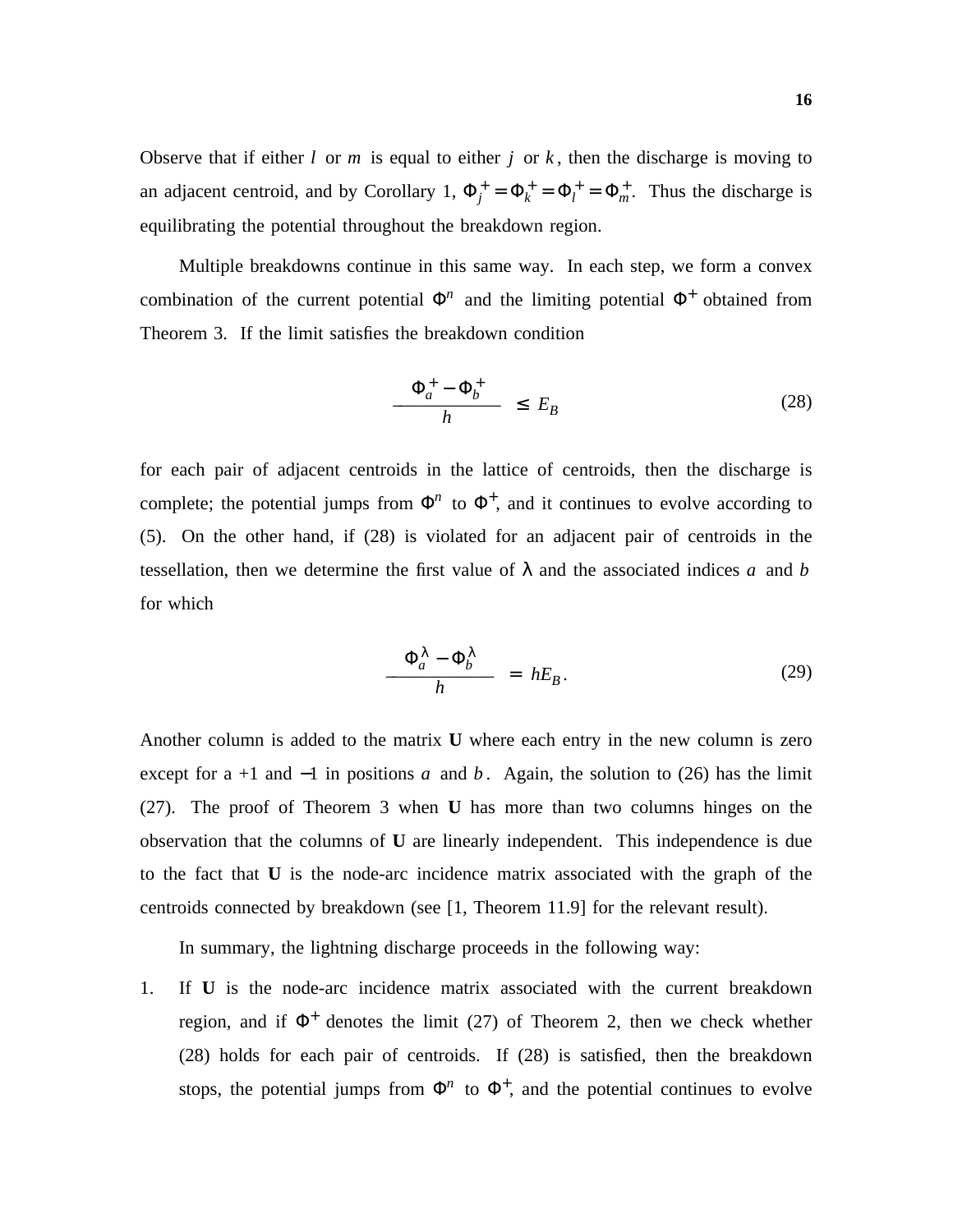according to (5). If (28) is violated for a pair of centroids, then proceed to step 2.

2. Determine the first value of  $\lambda$  between 0 and 1 with the property that (29) holds for two adjacent centroids in the tessellation. Augment **U** with an additional column where every entry in that column is 0 except for  $a + 1$  and  $-1$  in positions *a* and *b* . Return to step 1.

By Corollary 1, and its generalization to an arbitrary number of columns in **U**, we know that after the discharge is complete, the potential is constant along the arcs associated with connected components of the breakdown region. Moreover, if the Earth is treated as perfect conductor and if a branch of the breakdown path reaches the surface of the Earth, then the components of  $\Phi$  associated with the path reaching the Earth all vanish.

An example of a cloud to ground flash from [4] appears in Figure 1. In performing this simulation, it was assumed that there were three charge centers along the *z*axis, a small positive center at the base of the cloud (2 km), and larger negative and positive centers at 5 km and 10 km respectively. Since the charge is placed along the *z*-axis, the potential is cylindrically symmetric. The potential was computed using a cylindrical coordinate system and a graded mesh. The model domain had a height and radius of 100 km. The mesh spacing for the region depicted in Figure 1 is about 313 m in the radial direction and 192 m in the vertical direction.

The breakdown process illustrated in Figure 1 involves 42 steps. In each step, we let  $\sigma$  tend to infinity somewhere in the domain, and we reevaluate the potential to determine whether  $\|\mathbf{E}\|_{\infty}$  has reached  $E_B$  elsewhere in the domain. The five frames of Figure 1 show the breakdown region after steps 19, 26, 32, 38, and 42 respectively. The breakdown initiates at an altitude around 3.3 km, and progresses both downward and upward. The first frame of Figure 1 shows the breakdown region during this startup period. Horizontal fingers appear in the second frame, while in the next frame, the breakdown reaches the ground. In the final two frames, the breakdown fingers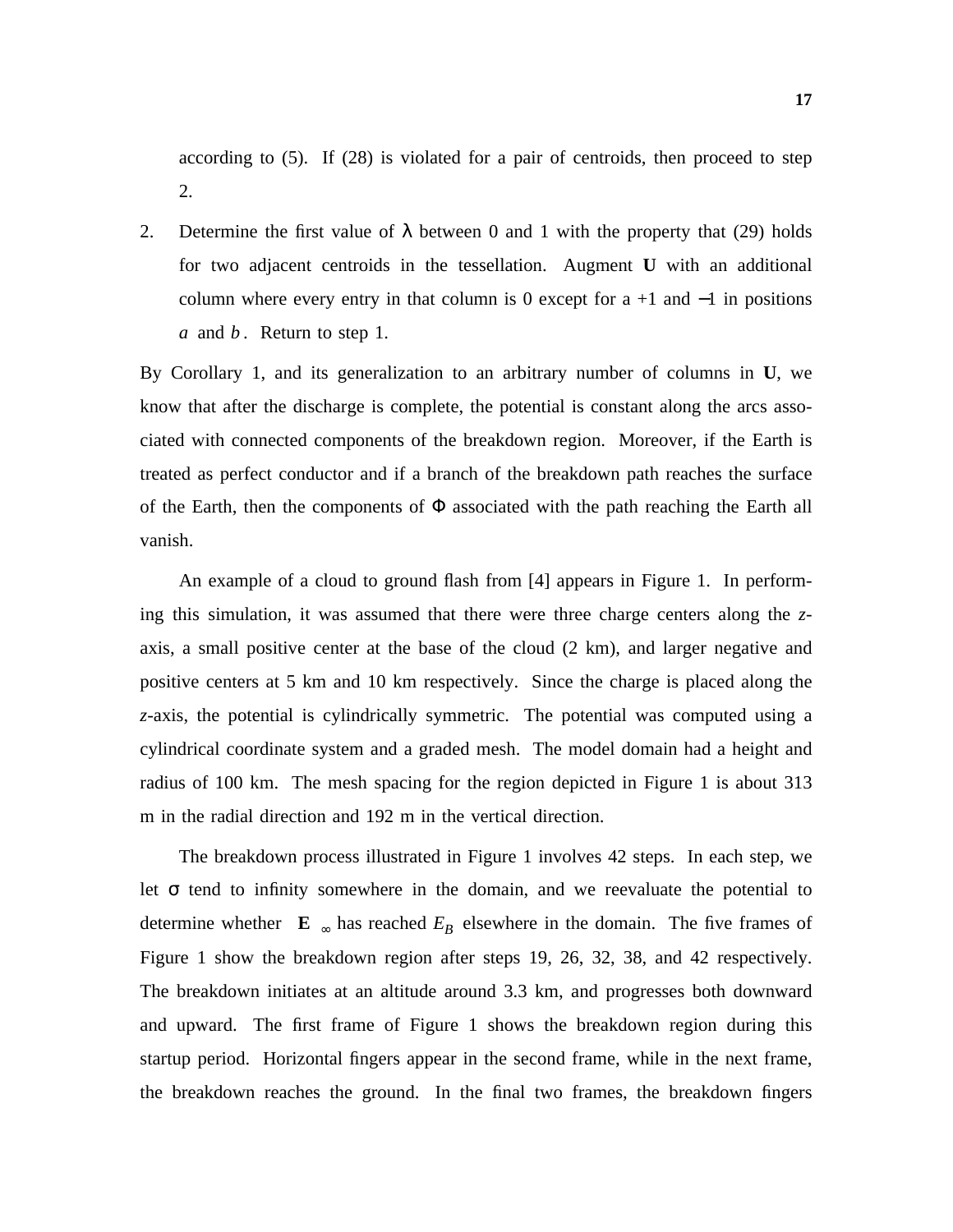outward, primarily in a horizontal direction. Each step in the breakdown process is either horizontal or vertical since breakdown in our model is initiated when  $\|\mathbf{E}\|_{\infty} =$ *EB* . By changing from the sup-norm to the Euclidean norm, the stair-like breakdown path can be smoothed out.

Although one may think of Figure 1 as representing a slow motion picture of the lightning flash generated by our model, the actual elapsed time for the breakdown process is zero. That is, we view the entire process as taking place instantaneously (relative to the time step ∆*t* of (8), which can be on the order .1 second). At the end of the breakdown process, we obtain a region of space where  $\phi$  vanishes since the lightning channel has reached the ground where the potential is zero (the Earth is treated as a perfect conductor in the simulation). The breakdown process has led to a new potential for which the constraint  $\|\mathbf{E}\|_{\infty} \leq E_B$  is satisfied with strict inequality throughout the model domain.

### **6. Discussion.**

The formula obtained in Theorem 3 for the change in the potential associated with a series of breakdown arcs for the continuous-in-time equation is exactly the same formula obtained in [3] and [4] using the backward Euler scheme for the time integration. When we took  $\tau$  to infinity in the backward Euler scheme, the effect on errors was not clear. By Theorems 3, the jump in the potential associated with the continuous time process and with the backward Euler time discretization are identical.

By Theorem 3, the change in the potential associated with the lightning discharge is

$$
\mathbf{A}^{-1}\mathbf{U}(\mathbf{U}^T\mathbf{A}^{-1}\mathbf{U})^{-1}\mathbf{U}^T\mathbf{\Phi}^n.
$$

Since **U** is a node-arc incidence matrix with a +1 and −1 in each column corresponding to the arcs associated with the breakdown, and since the difference of two components of  $\Phi^n$  is roughly proportional to the electric field between the associated centroids, it follows that  $U^T \Phi^n$  is a vector whose components are roughly proportional to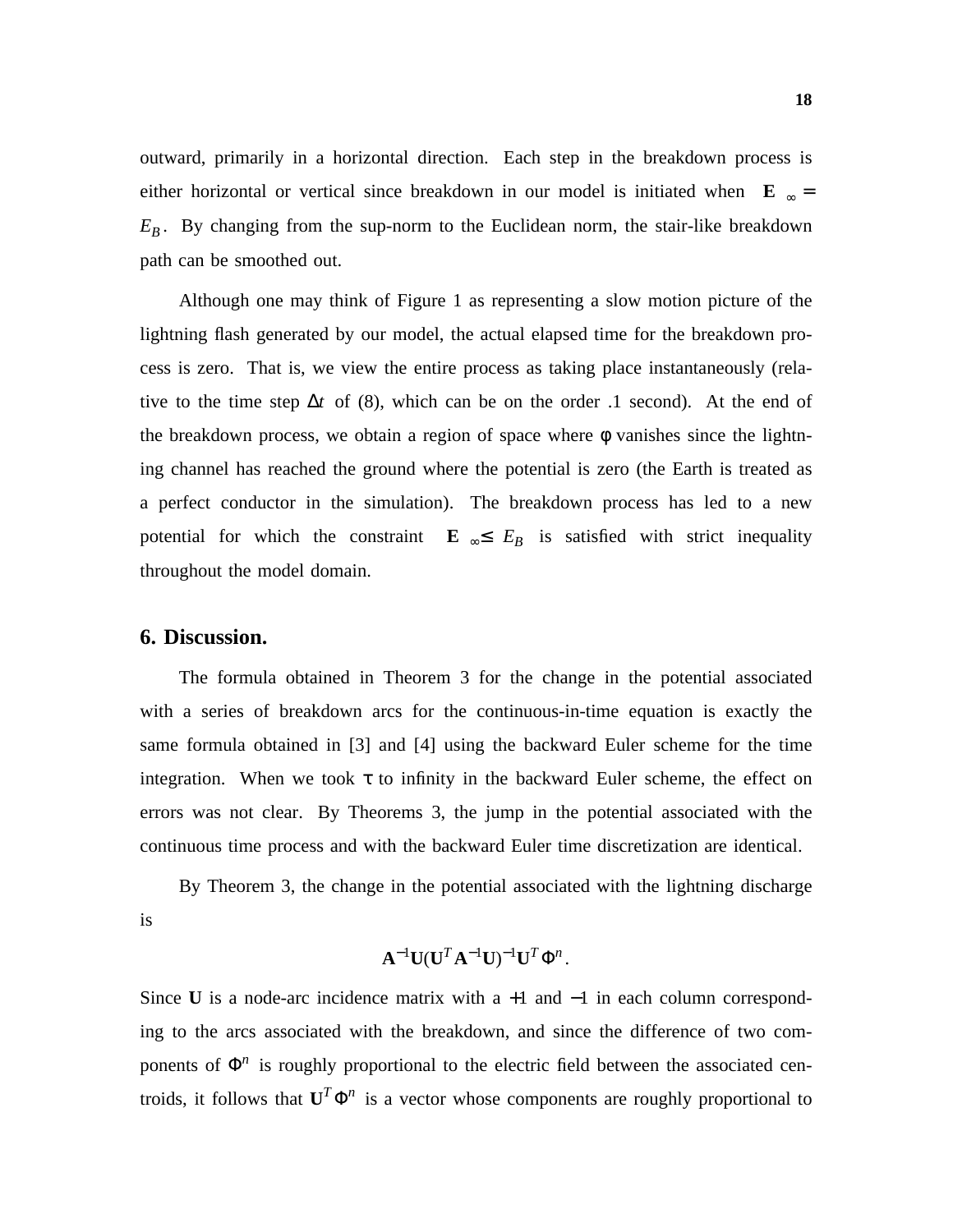the original electric field (before breakdown) evaluated along the ensuing breakdown path. The matrix  $A^{-1}U(U^{T}A^{-1}U)^{-1}$  shows how the breakdown process and the original electric field (before breakdown) interact to change the potential (and the electric field) throughout the entire domain. In essence, the formula of Theorem 3 provides the mathematical analogue of the experimental observations of Williams *et al* cited earlier.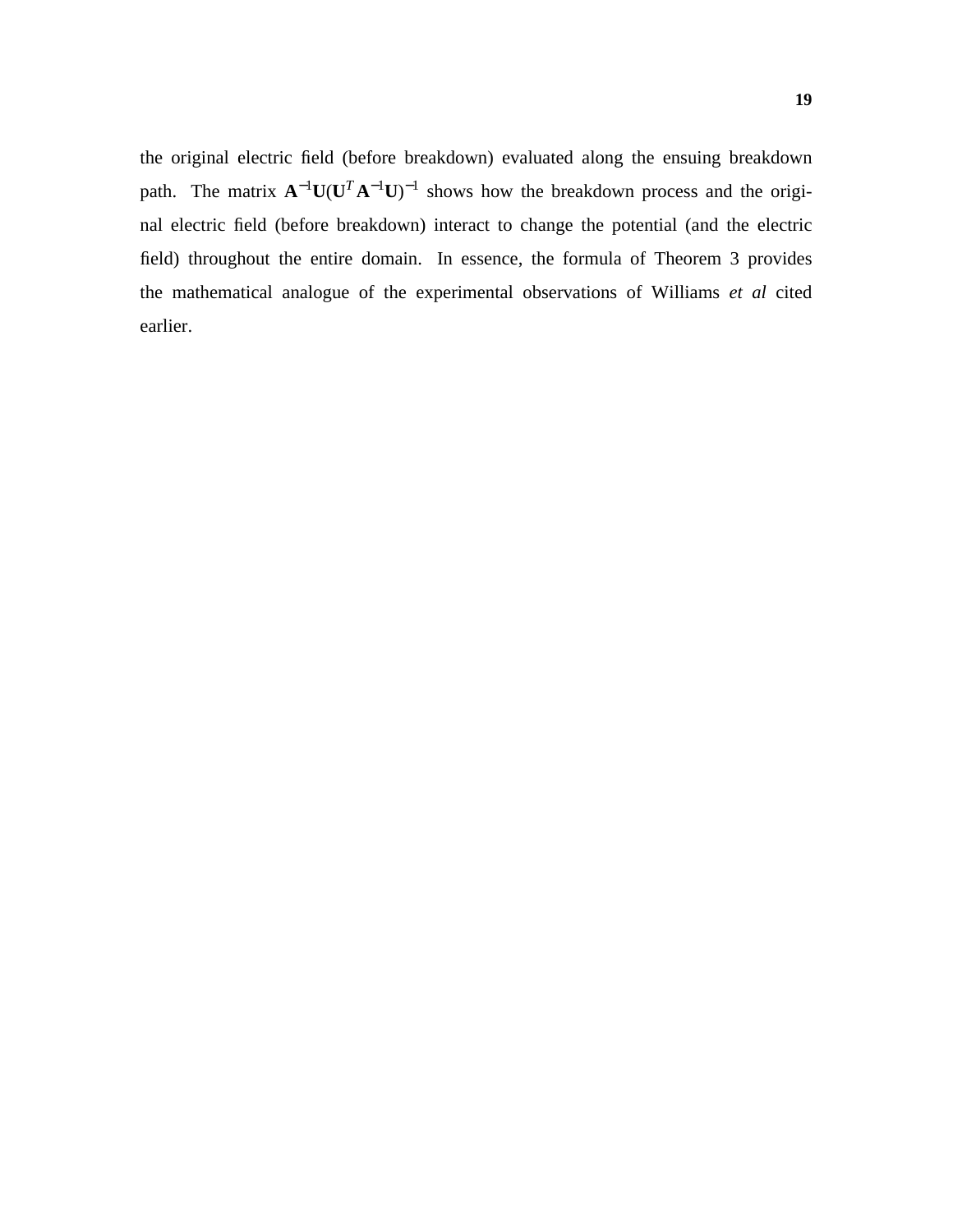### **REFERENCES**

- [1] R. K. Ahuja, T. L. Magnanti, and J. B. Orlin, *Network Flows: Theory, Algorithms, and Applications*, Prentice-Hall, Englewood Cliffs, NJ, 1993.
- [2] William W. Hager, Updating the inverse of a matrix, *SIAM Review*, 31 (1989), 221–239.
- [3] William W. Hager, John S. Nisbet, and John R. Kasha, The evolution and discharge of electric fields within a thunderstorm, *Journal of Computational Physics*, 82 (1989), pp. 193–217.
- [4] William W. Hager, John S. Nisbet, John R. Kasha, and Wei-Chang Shann, Simulations of electric fields within a thunderstorm, *Journal of the Atmospheric Sciences*, 46 (1989), 3542–3558.
- [5] John H. Helsdon, Jr., and Richard D. Farley, A numerical modeling study of a Montana thunderstorm: 1. Model results versus observations involving nonelectrical aspects, *Journal of Geophysical Research*, 92 (1987), pp. 5645–5659.
- [6] John H. Helsdon, Jr., and Richard D. Farley, A numerical modeling study of a Montana thunderstorm: 2. Model results versus observations involving electrical aspects, *Journal of Geophysical Research*, 92 (1987), pp. 5661–5675.
- [7] John H. Helsdon, Jr., Richard D. Farley, and Gang Wu, Lightning parameterization in a storm electrification model, *1988 Proceedings, International Conference on Atmospheric Electricity*, pp. 849–854.
- [8] John H. Helsdon, Jr., Gang Wu, and Richard D. Farley, An intracloud lightning parameterization scheme for a storm electrification model, *Journal of Geophysical Research*, 97 (1992), pp. 5865–5884.
- [9] Thomas C. Marshall, Michael P. McCarthy, and W. David Rust, Electric field magnitudes and lightning initiation in thunderstorms, *Journal of Geophysical Research,* 100 (1995), 7097–7103.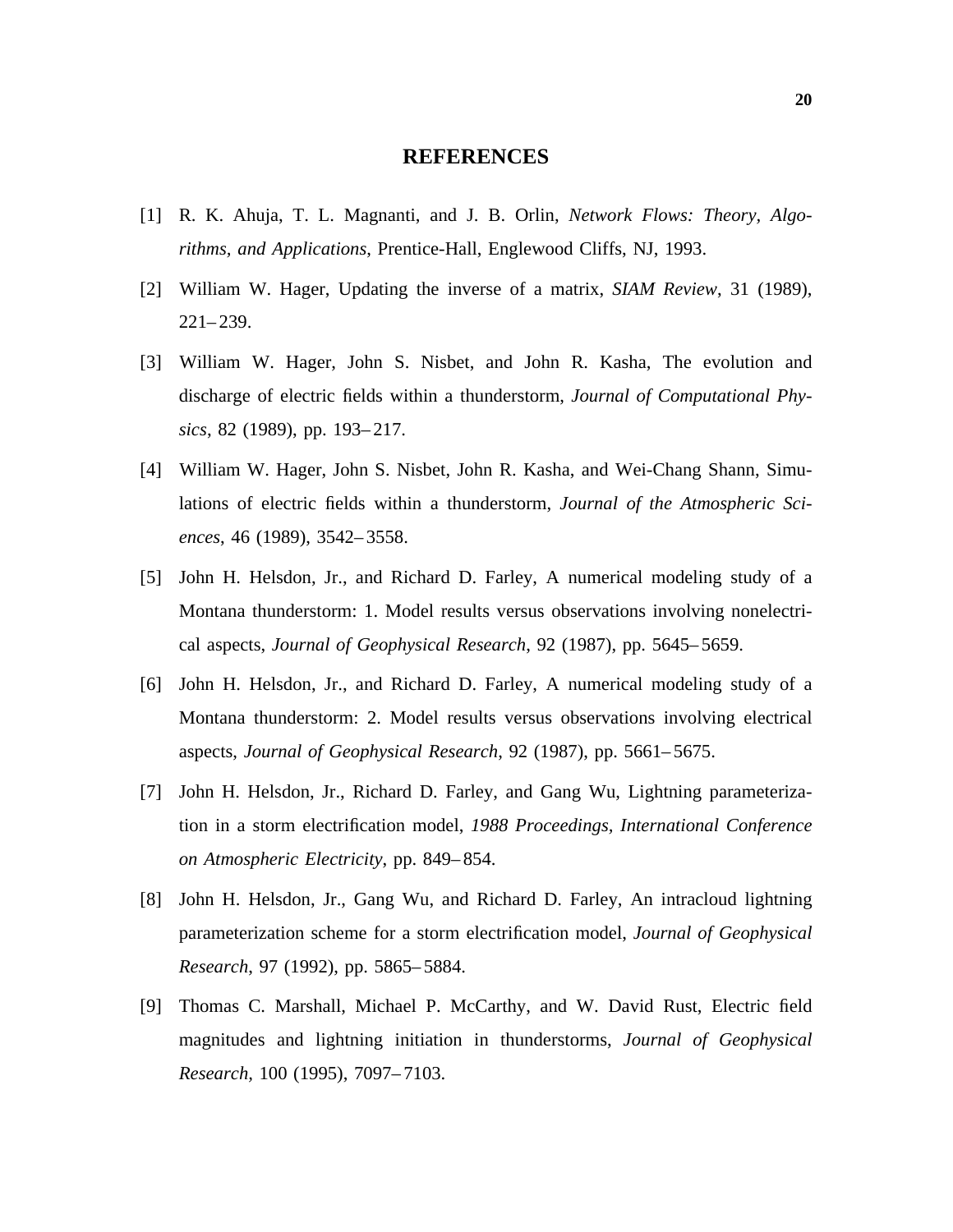- [10] Thomas C. Marshall and W. David Rust, Electric field soundings through thunderstorms, *Journal of Geophysical Research,* 96 (1991), 22,297–22,306.
- [11] L. Niemeyer, L. Pietronero, and H. J. Wiesmann, Fractal dimension of dielectric breakdown, *Physical Review Letters*, 52 (1984), pp. 1033–1036.
- [12] K. Norville, M. Baker, and J. Latham, A numerical study of thunderstorm electrification: Model development and case study, *Journal of Geophysical Research,* 96 (1991), 7463–7481.
- [13] N. I. Petrov and G. N. Petrova, Physical mechanism for intracloud lightning discharges, *Technical Physics*, 38 (1993), 287–290.
- [14] L. Pietronero and H. J. Wiesmann, Stochastic model for dielectric breakdown, *Journal of Statistical Physics*, 36 (1984), pp. 909–916.
- [15] C. I. Richman, Fractal geometry of lightning strokes, *MILCOM 90*, IEEE, New York, 1990.
- [16] B. M. Smirnov, The properties and the nature of ball lightning, *Physics Reports*, 152 (1987), pp. 177–226.
- [17] R. Solomon and M. Baker, A one-dimensional lightning parameterization, *Journal of Geophysical Research,* 101 (1996), 14,983–14,990.
- [18] M. A. Uman, *The Lightning Discharge*, Academic Press, Orlando, 1987.
- [19] Earle R. Williams, Chathan M. Cooke, and Kenneth A. Wright, Electrical discharge propagation in and around space charge clouds, *Journal of Geophysical Research,* 90 (1985), 6059–1070.
- [20] T. A. Witten, Jr., and L. M. Sander, Diffusion-limited aggregation, a kinetic critical phenomenon, *Physical Review Letters*, 47 (1981), pp. 1400–1403.
- [21] Conrad L. Ziegler and Donald R. MacGorman, Observed lightning morphology relative to modeled space charge and electric field distributions in a tornadic storm, *Journal of the Atmospheric Sciences*, 51 (1994), pp. 833–851.